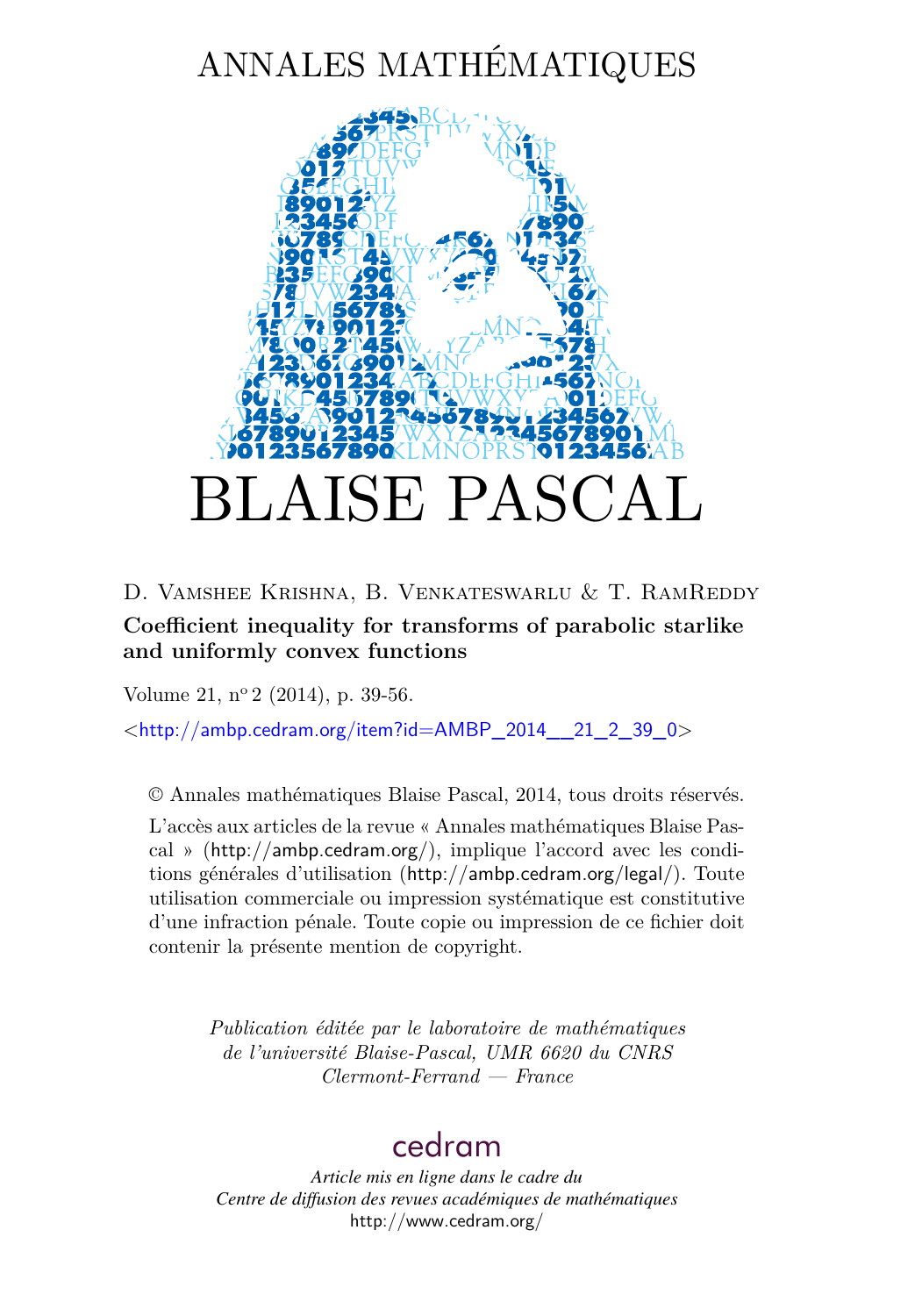# **Coefficient inequality for transforms of parabolic starlike and uniformly convex functions**

D. Vamshee Krishna B. Venkateswarlu T. RAMREDDY

#### **Abstract**

The objective of this paper is to obtain sharp upper bound to the second Hankel functional associated with the  $k^{th}$  root transform  $\left[f(z^k)\right]^{\frac{1}{k}}$  of normalized analytic function  $f(z)$  belonging to parabolic starlike and uniformly convex functions, defined on the open unit disc in the complex plane, using Toeplitz determinants.

## 1. **Introduction**

Let *A* denote the class of all functions  $f(z)$  of the form

$$
f(z) = z + \sum_{n=2}^{\infty} a_n z^n
$$
 (1.1)

in the open unit disc  $E = \{z : |z| < 1\}$ . Let *S* be the subclass of *A* consisting of univalent functions. Let the functions *F* and *G* be analytic in the unit disc *E*. Then *F* is said to be subordinate to *G*, written  $F \prec G$ , if there exists an analytic function  $w(z)$  in the open unit disc  $E$  satisfying  $w(0) = 1$  and  $|w(z)| < 1$ ,  $\forall z \in E$  called the Schwarz's function such that

$$
F(z) = G(w(z)), \forall z \in E.
$$
\n(1.2)

If  $F \prec G$  and  $G(z)$  is univalent in the open unit disc E, then the subordination is equivalent to  $F(0) = G(0)$  and range  $F(z) \subset \text{range } G(z)$ . For a univalent function in the class *A,* it is well known that the *n th* coefficient is bounded by  $n$ . The bounds for the coefficients give information about the geometric properties of these functions. For example, the bound for the second coefficient of normalized univalent function readily yields

Keywords: Analytic function, parabolic starlike and uniformly convex functions, upper bound, second Hankel functional, positive real function, Toeplitz determinants. Math. classification: 30C45, 30C50.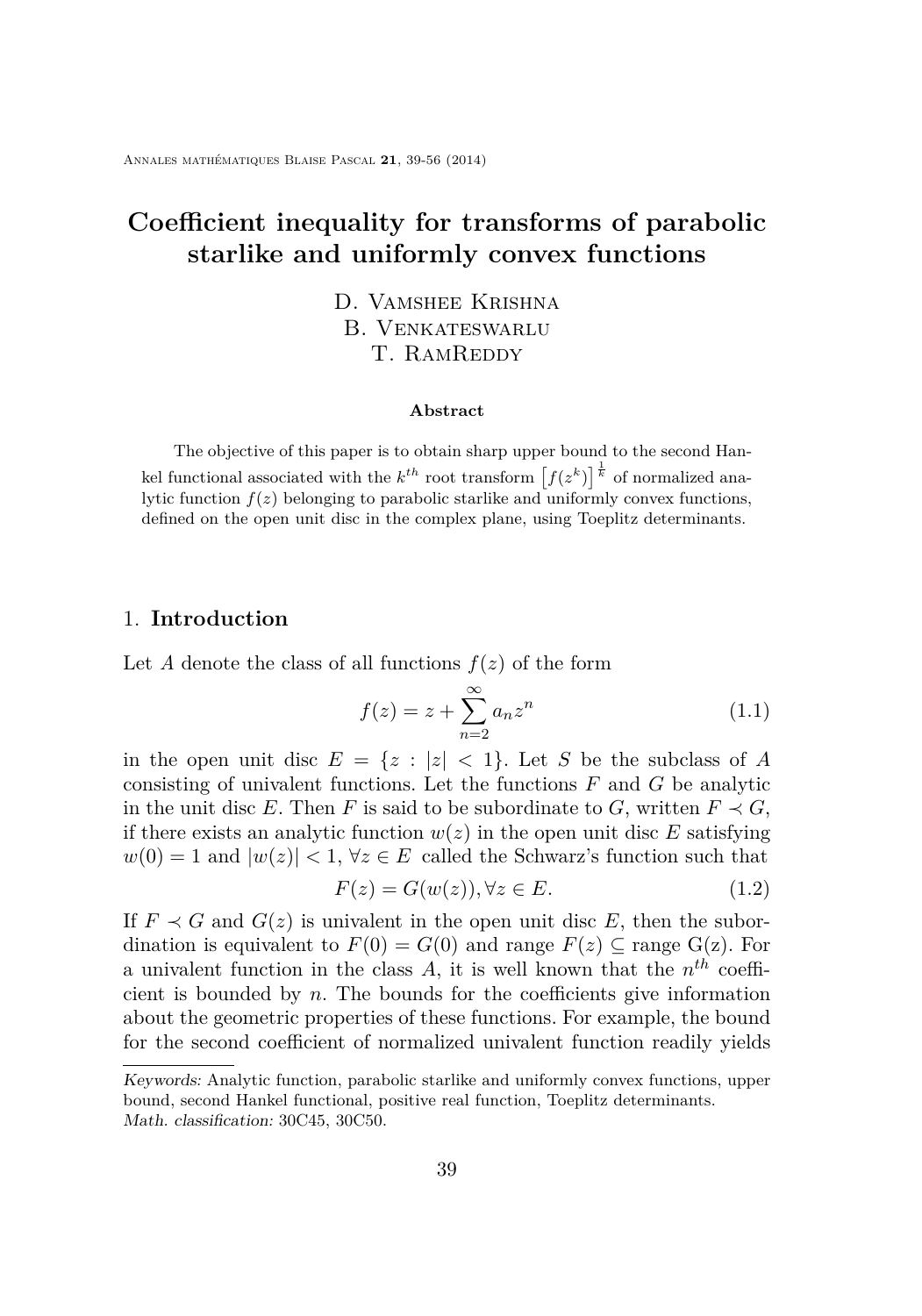the growth and distortion properties for univalent functions. The Hankel determinant of *f* for  $q \ge 1$  and  $n \ge 1$  was defined by Pommerenke [\[18\]](#page-17-0) as

$$
H_q(n) = \begin{vmatrix} a_n & a_{n+1} & \cdots & a_{n+q-1} \\ a_{n+1} & a_{n+2} & \cdots & a_{n+q} \\ \vdots & \vdots & \vdots & \vdots \\ a_{n+q-1} & a_{n+q} & \cdots & a_{n+2q-2} \end{vmatrix}, (a_1 = 1).
$$

This determinant has been considered by many authors in the literature . For example, Noor [\[17\]](#page-17-0) determined the rate of growth of  $H_q(n)$  as  $n \to \infty$ for the functions in *S* with bounded boundary. Ehrenborg [\[8\]](#page-16-0) studied the Hankel determinant of exponential polynomials. The Hankel transform of an integer sequence and some of its properties were discussed by Layman in [\[13\]](#page-16-0). In 1966, Pommerenke [\[18\]](#page-17-0) investigated the Hankel determinant of areally mean *p*−valent functions, also studied by Noonan and Thomas [\[16\]](#page-17-0), univalent functions as well as starlike functions. In the recent years, several authors have investigated bounds for the Hankel determinant of functions belonging to various subclasses of univalent and multivalent functions [\[1,](#page-15-0) [12,](#page-16-0) 11. In particular cases,  $q = 2, n = 1, a_1 = 1$  and  $q = 2, n = 2, a_1 = 1$ , the Hankel determinant simplifies respectively to

$$
H_2(1) = \begin{vmatrix} a_1 & a_2 \\ a_2 & a_3 \end{vmatrix} = a_3 - a_2^2,
$$
  

$$
H_2(2) = \begin{vmatrix} a_2 & a_3 \\ a_3 & a_4 \end{vmatrix} = a_2a_4 - a_3^2.
$$

We refer to  $H_2(2)$  as the second Hankel determinant. It is fairly well known that for the univalent functions of the form given in (1.1) the sharp inequality  $H_2(1) = |a_3 - a_2^2| \le 1$  holds true [\[7\]](#page-16-0). For a family 7 of functions in *S,* the more general problem of finding sharp estimates for the functional  $| a_3 - \mu a_2^2 | (\mu \in \mathbb{R} \text{ or } \mu \in \mathbb{C})$  is popularly known as the Fekete-Szeg $\ddot{o}$  problem for  $\mathcal T$ . Ali [\[3\]](#page-16-0) found sharp bounds for the first four coefficients and sharp estimate for the Fekete-Szeg*o*¨ functional  $|\gamma_3 - t\gamma_2^2|$ , where *t* is real for the inverse function of *f* defined as  $f^{-1}(w) =$  $w + \sum_{n=2}^{\infty} \gamma_n w^n$  when it belongs to the class of strongly starlike functions of order  $\alpha$  ( $0 < \alpha \leq 1$ ) denoted by  $ST(\alpha)$ . R. M. Ali, S. K. Lee, V. Ravichandran and S. Supramaniam [\[5\]](#page-16-0) obtained sharp bounds for the Fekete-Szeg*ö* functional denoted by  $| b_{2k+1} - \mu b_{k+1}^2 |$  associated with the  $k^{th}$  root transform  $\left[f(z^k)\right]^{\frac{1}{k}}$  of the function given in (1.1), belonging to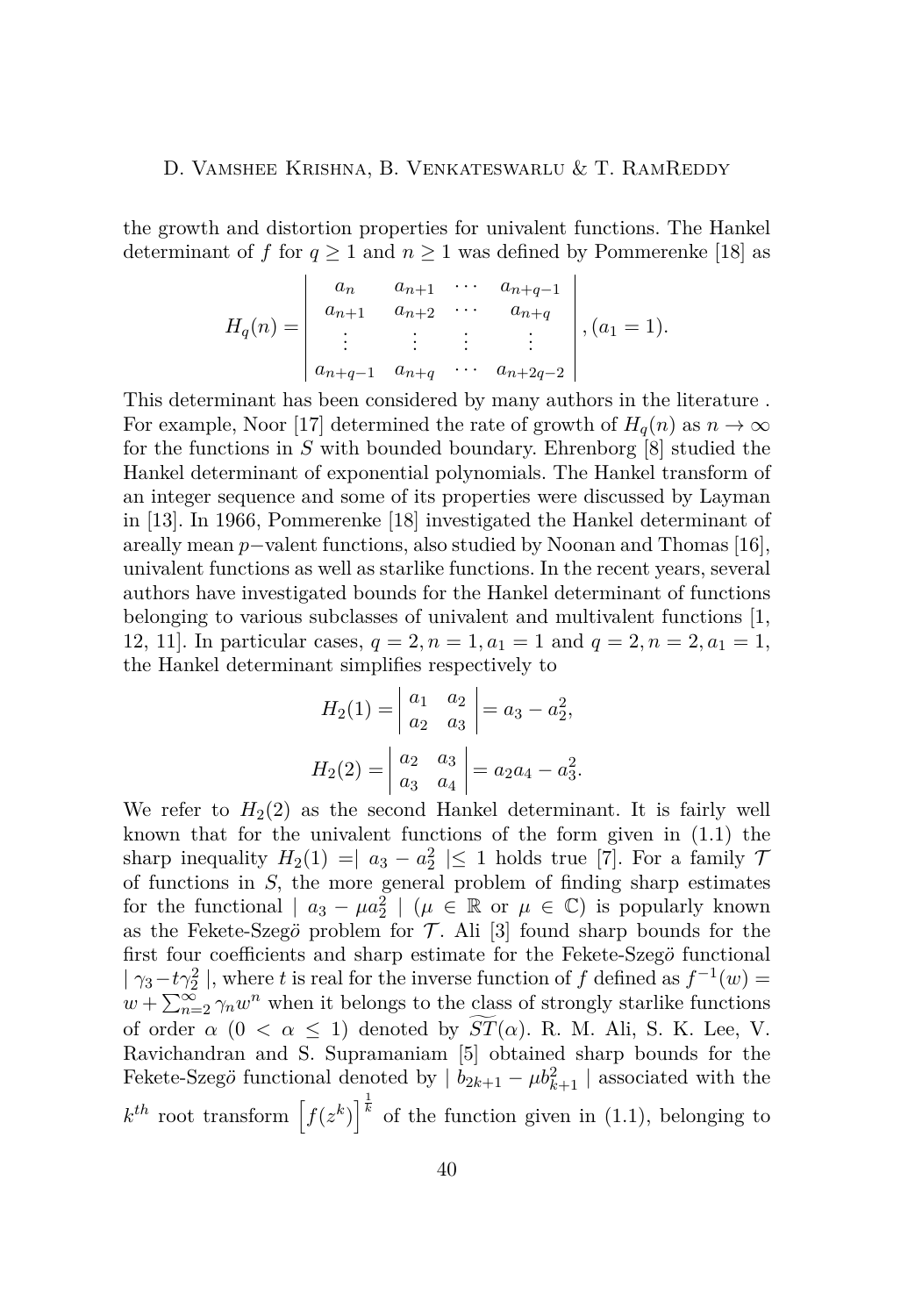certain subclasses of *S*. The  $k^{th}$  root transform for the function  $f$  given in (1.1) is defined as

$$
F(z) := \left[f(z^k)\right]^{\frac{1}{k}} = z + \sum_{n=1}^{\infty} t_{kn+1} z^{kn+1}
$$
 (1.3)

Motivated by the results obtained by R. M. Ali, S. K. Lee, V. Ravichandran and S. Supramaniam [\[5\]](#page-16-0), in the present paper, we obtain sharp upper bound to the functional  $| t_{k+1}t_{3k+1} - t_{2k+1}^2 |$ , called the second Hankel determinant for the  $k^{th}$  root transform of the function  $f$  when it belongs to certain subclasses of *S,* defined as follows.

**Definition 1.1.** A function  $f(z) \in A$  is said to be parabolic starlike function, if and only if

$$
\left|\frac{zf'(z)}{f(z)} - 1\right| < Re\left\{\frac{zf'(z)}{f(z)}\right\}, \forall z \in E \tag{1.4}
$$

The class of all parabolic starlike functions is introduced by Ronning [\[20\]](#page-17-0) and is denoted by  $S_p$ . Geometrically, (see [\[4\]](#page-16-0))  $S_p$  is the class functions *f*, for which  $\frac{zf'(z)}{f(z)}$  $f'(z)$  takes its value in the interior of the parabola in the right half plane symmetric about the real axis with vertex at  $(\frac{1}{2})$  $\frac{1}{2}, 0).$ 

**Definition 1.2.** A function  $f \in A$  is said to be in  $UCV$ , if and only if

$$
\left|\frac{zf''(z)}{f'(z)}\right| < Re\left\{1 + \frac{zf''(z)}{f'(z)}\right\}, \forall z \in E. \tag{1.5}
$$

Goodman [\[9\]](#page-16-0) introduced the class *UCV* of uniformly convex functions consisting of convex functions  $f \in A$  with the property that for every circular arc  $\gamma$  contained in the unit disc *E* with centre also in *E*, the image arc  $f(\gamma)$  is a convex arc. Ma and Minda [\[15\]](#page-17-0) and Ronning [\[20\]](#page-17-0) independently developed a one-variable characterization for the functions in the class *UCV* . From the Definitions 1.1 and 1.2, we have the relation between *UCV* and *S<sup>p</sup>* is given in terms of an Alexander type Theorem [\[2\]](#page-15-0) by Ronning (see [\[4\]](#page-16-0)) as follows.

$$
f \in UCV \Leftrightarrow zf' \in S_p. \tag{1.6}
$$

Further, Ali [\[4\]](#page-16-0) obtained sharp bounds on the first four coefficients and Fekete-Szegö inequality for the functions in the class  $S_p$ . Ali and Singh [\[6\]](#page-16-0) showed that the normalized Riemann mapping function  $q(z)$  from  $E$  onto the domain  $D = \{w = u + iv : v^2 < 4u\} = \{w : |w - 1| < 1 + Re(w)\},\$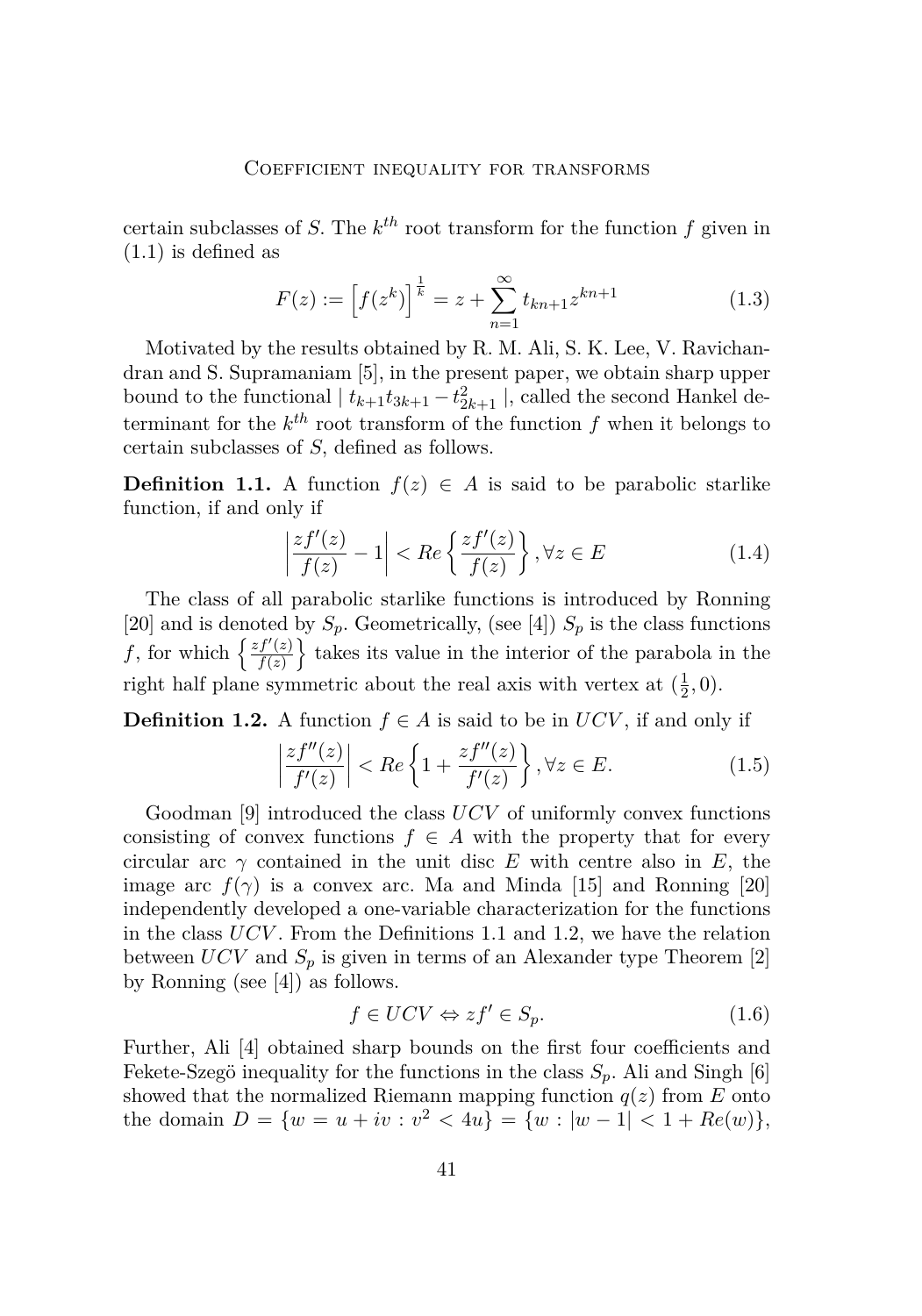denotes the parabolic region in the right half plane of the complex plane given by

$$
q(z) = \left[1 + \frac{4}{\pi^2} \left\{ \log \frac{1 + \sqrt{z}}{1 - \sqrt{z}} \right\}^2 \right] = \left[1 + \sum_{n=1}^{\infty} B_n z^n \right], \forall z \in E. \quad (1.7)
$$

It can be observed that if  $f(z) \in S_p$  then

$$
\frac{zf'(z)}{f(z)} \prec q(z), \forall z \in E,
$$
\n(1.8)

where  $q(z)$  is given in  $(1.7)$ .

Some preliminary lemmas required for proving our results are as follows:

## 2. **Preliminary Results**

Let  $\mathbb P$  denote the class of functions consisting of  $p$ , such that

$$
p(z) = 1 + c_1 z + c_2 z^2 + c_3 z^3 + \dots = \left[ 1 + \sum_{n=1}^{\infty} c_n z^n \right],
$$
 (2.1)

which are regular in the open unit disc *E* and satisfy  $\text{Re}{p(z)} > 0$  for any  $z \in E$ . Here  $p(z)$  is called the Caratheodory function [\[7\]](#page-16-0).

**Lemma 2.1.** *(* [\[19,](#page-17-0) [21\]](#page-17-0)*)* If  $p \in \mathbb{P}$ *, then*  $|c_k| \leq 2$ *, for each*  $k \geq 1$  *and the inequality is sharp for the function*  $\left(\frac{1+z}{1-z}\right)$ .

**Lemma 2.2.** *(* [\[10\]](#page-16-0)*)* The power series for  $p(z) = 1 + \sum_{n=1}^{\infty} c_n z^n$  given in  $(2.1)$  converges in the open unit disc E to a function in  $\mathbb{P}$  if and only if *the Toeplitz determinants*

$$
D_n = \begin{vmatrix} 2 & c_1 & c_2 & \cdots & c_n \\ c_{-1} & 2 & c_1 & \cdots & c_{n-1} \\ c_{-2} & c_{-1} & 2 & \cdots & c_{n-2} \\ \vdots & \vdots & \vdots & \vdots & \vdots \\ c_{-n} & c_{-n+1} & c_{-n+2} & \cdots & 2 \end{vmatrix}, n = 1, 2, 3...
$$

*and*  $c_{-k} = \overline{c}_k$ *, are all non-negative. They are strictly positive except for*  $p(z) = \sum_{k=1}^{m} \rho_k P_0(e^{it_k}z)$ ,  $\rho_k > 0$ ,  $t_k$  real and  $t_k \neq t_j$ , for  $k \neq j$ , where  $P_0(z) = \left(\frac{1+z}{1-z}\right)$ ; in this case  $D_n > 0$  for  $n < (m-1)$  and  $D_n \doteq 0$  for  $n > m$ .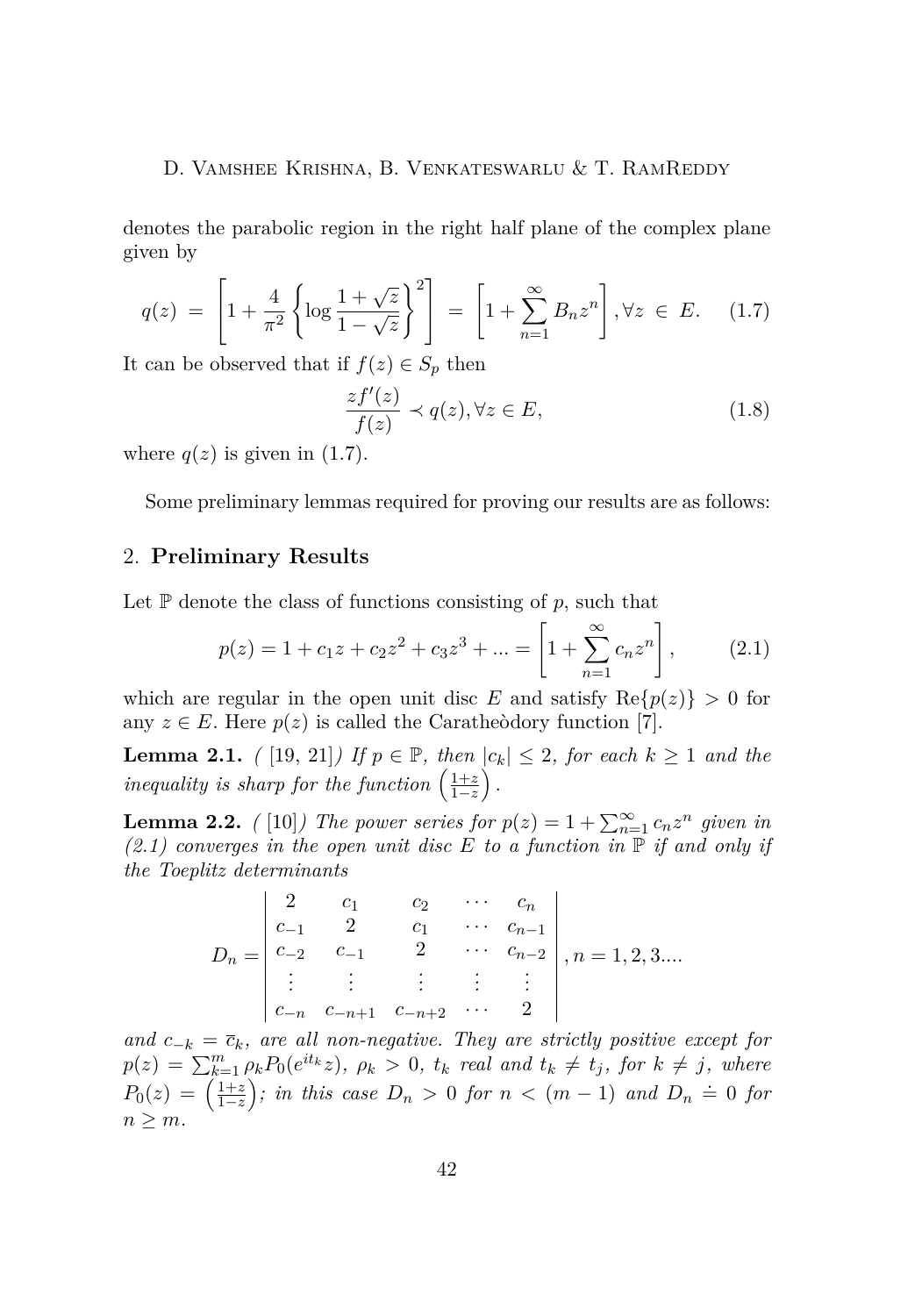This necessary and sufficient condition found in [\[10\]](#page-16-0) is due to Caratheòdory and Toeplitz. We may assume without restriction that *c*<sup>1</sup> *>* 0. On using Lemma 2.2, for  $n = 2$ , we have

$$
D_2 = \begin{vmatrix} 2 & c_1 & c_2 \\ \overline{c}_1 & 2 & c_1 \\ \overline{c}_2 & \overline{c}_1 & 2 \end{vmatrix} = [8 + 2Re\{c_1^2 c_2\} - 2 | c_2 |^2 - 4|c_1 |^2] \ge 0,
$$

which is equivalent to

$$
2c_2 = \{c_1^2 + x(4 - c_1^2)\}, \text{ for some } x, |x| \le 1.
$$
 (2.2)

For  $n=3$ ,

$$
D_3 = \begin{vmatrix} 2 & c_1 & c_2 & c_3 \\ \overline{c}_1 & 2 & c_1 & c_2 \\ \overline{c}_2 & \overline{c}_1 & 2 & c_1 \\ \overline{c}_3 & \overline{c}_2 & \overline{c}_1 & 2 \end{vmatrix} \geq 0
$$

and is equivalent to

$$
|(4c_3 - 4c_1c_2 + c_1^3)(4 - c_1^2) + c_1(2c_2 - c_1^2)^2| \le 2(4 - c_1^2)^2 - 2|(2c_2 - c_1^2)|^2. \tag{2.3}
$$

From the relations (2*.*2) and (2*.*3), after simplifying, we get

$$
4c_3 = \{c_1^3 + 2c_1(4 - c_1^2)x - c_1(4 - c_1^2)x^2 + 2(4 - c_1^2)(1 - |x|^2)z\}
$$
  
for some  $z$ , with  $|z| \le 1$ . (2.4)

To obtain our results, we refer to the classical method initiated by Libera and Zlotkiewicz [\[14\]](#page-17-0) and used by several authors in the literature.

# 3. **Main Results**

**Theorem 3.1.** If *f* given by  $(1.1)$  belongs to  $S_p$  and  $F$  is the  $k^{th}$  root *transformation of f given by (1.3) then*

$$
\mid t_{k+1}t_{3k+1}-t_{2k+1}^2\mid \leq \left[\frac{8}{k\pi^2}\right]^2
$$

*and the inequality is sharp.*

*Proof.* For  $f(z) = z + \sum_{n=2}^{\infty} a_n z^n \in S_p$ , by virtue of Definition 1.1, we have

$$
\left[\frac{zf'(z)}{f(z)}\right] \prec q(z), \quad \forall z \in E. \tag{3.1}
$$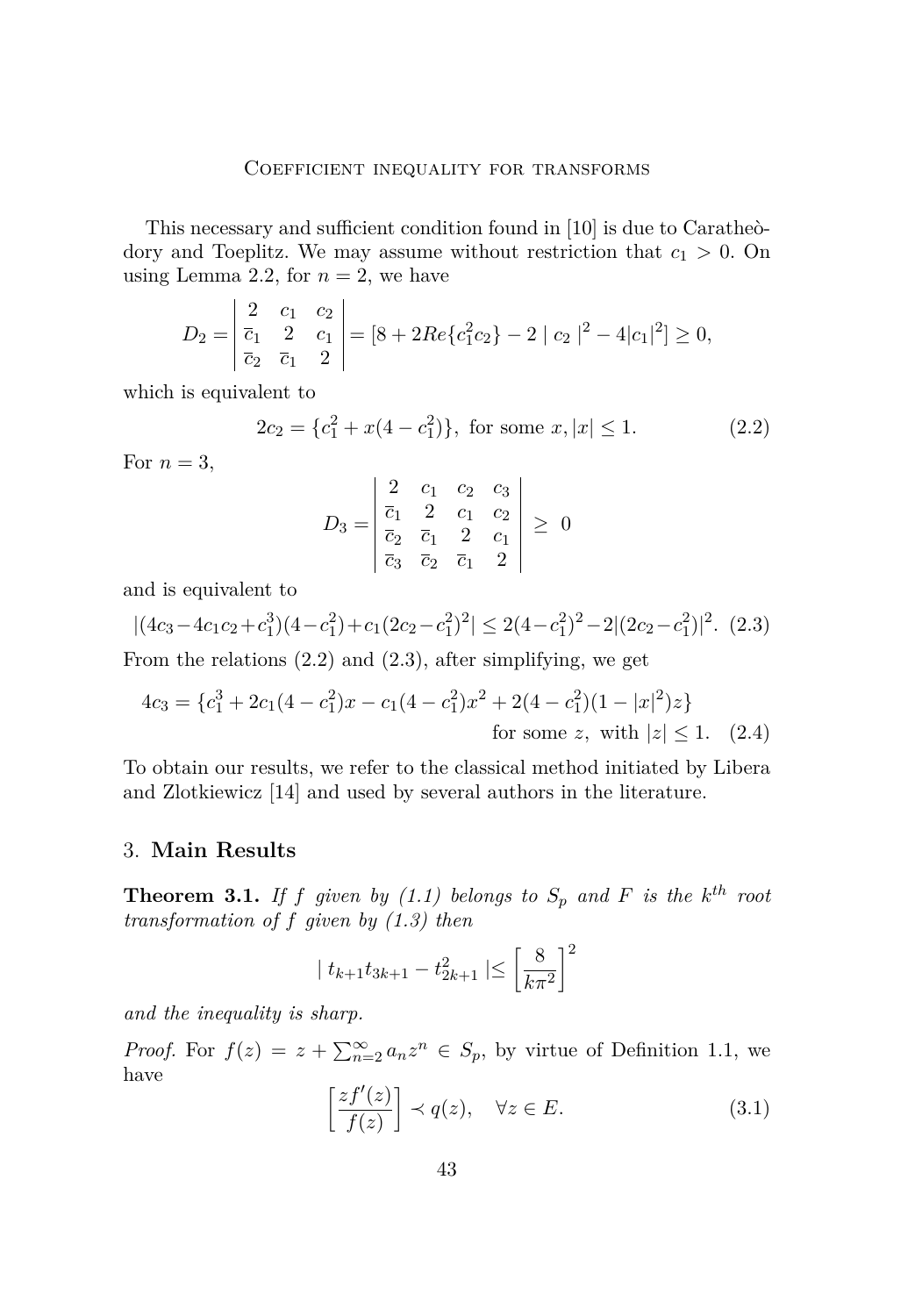By the subordination principle, there exist a Schwarz's function  $w(z)$  such that  $\sqrt{ }$ 

$$
\left[\frac{zf'(z)}{f(z)}\right] \prec [q\{w(z)\}], \forall z \in E. \tag{3.2}
$$

Define a function  $h(z)$  such that

$$
h(z) = \left[\frac{zf'(z)}{f(z)}\right] = 1 + b_1 z + b_2 z^2 + b_3 z^3 + \dots = \left[1 + \sum_{n=1}^{\infty} b_n z^n\right] \Leftrightarrow [zf'(z)] = [f(z)h(z)]. \quad (3.3)
$$

Using the series representations for  $f(z)$ ,  $f'(z)$  and  $h(z)$  in (3.3), we have

$$
z\left\{1+\sum_{n=2}^{\infty}na_nz^{n-1}\right\} = \left\{z+\sum_{n=2}^{\infty}a_nz^n\right\}\left\{1+\sum_{n=1}^{\infty}b_nz^n\right\}.
$$
 (3.4)

Upon simplification, we obtain

$$
1 + a_2 z + 2a_3 z^2 + 3a_4 z^3 + \dots = 1 + b_1 z + (b_1 a_2 + b_2) z^2 + (b_1 a_3 + b_2 a_2 + b_3) z^3 + \dots
$$
 (3.5)

Equating the coefficients of like powers of  $z$ ,  $z^2$  and  $z^3$  respectively on both sides of (3.5), after simplifying, we get

$$
a_2 = b_1; \ a_3 = \frac{1}{2} \left( b_2 + b_1^2 \right); \ a_4 = \frac{1}{3} \left( b_3 + \frac{3}{2} b_1 b_2 + \frac{b_1^3}{2} \right). \tag{3.6}
$$

Since  $q(z)$  is univalent in the open unit disc *E* and  $h(z) \prec q(z)$ , define a function

$$
p(z) = \left[\frac{1+w(z)}{1-w(z)}\right] = \left[\frac{1+q^{-1}\{h(z)\}}{1-q^{-1}\{h(z)\}}\right] = 1 + c_1z + c_2z^2 + c_3z^3 + ...,
$$
\n(3.7)

where  $p(z)$  is given in (2.1). Solving  $w(z)$  in terms of  $p(z)$  in the relation  $(3.7)$  and replacing  $p(z)$  by its equivalent expression in series, we have

$$
w(z) = \left[\frac{p(z) - 1}{p(z) + 1}\right] = \left[\frac{(1 + c_1 z + c_2 z^2 + c_3 z^3 + ...) - 1}{(1 + c_1 z + c_2 z^2 + c_3 z^3 + ...) + 1}\right].
$$

Upon simplification, we obtain

$$
w(z) = \frac{1}{2} \left\{ c_1 z + (c_2 - \frac{c_1^2}{2}) z^2 + (c_3 - c_1 c_2 + \frac{c_1^3}{4}) z^3 + \dots \right\}.
$$
 (3.8)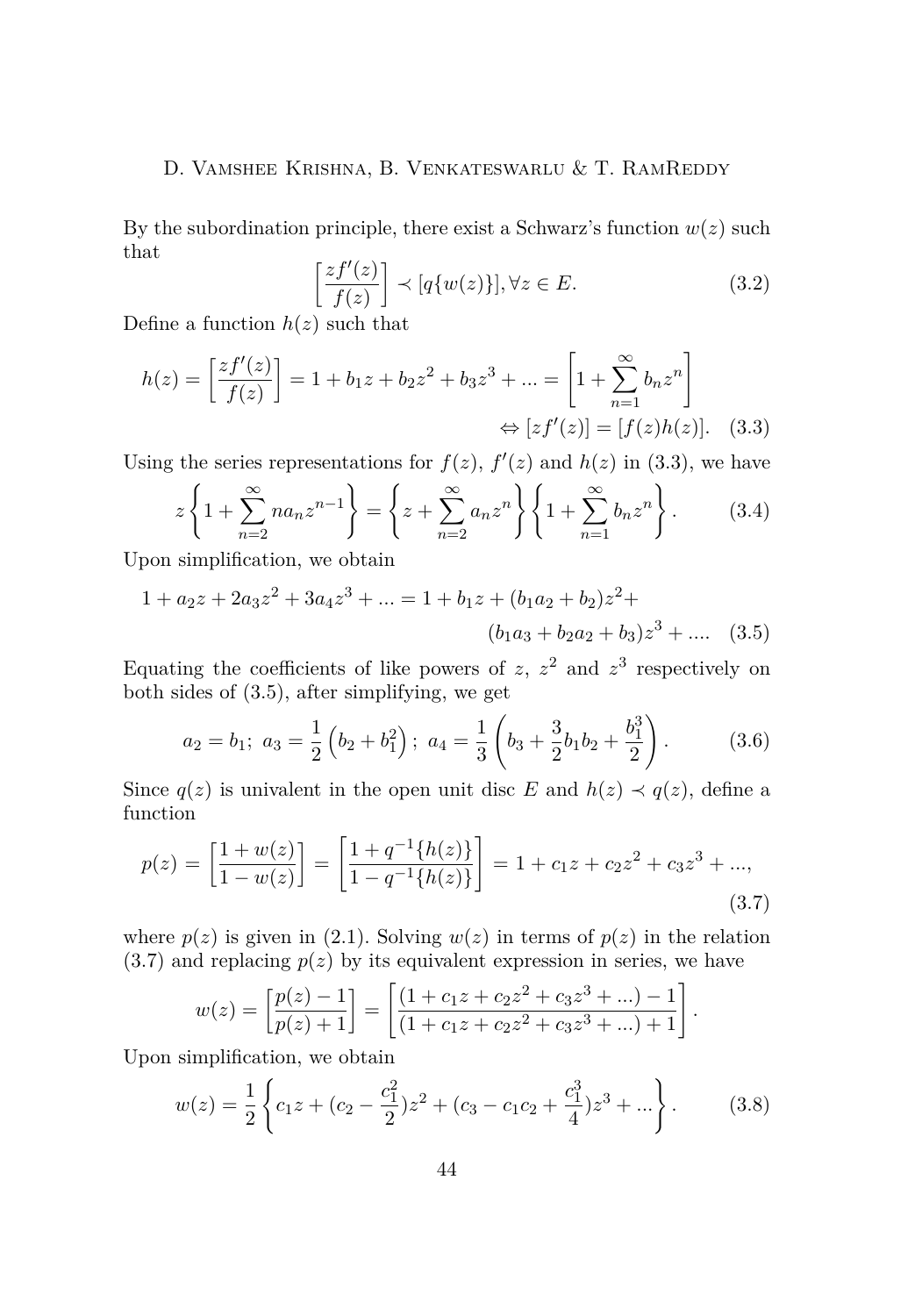Using the expansion of  $log(1+x) = \left\{x - \frac{x^2}{2} + \frac{x^3}{3} - \frac{x^4}{4} + ...\right\}$  for  $q(z)$  given in (1.7), after simplifying, we get

$$
\left[\log\left(\frac{1+\sqrt{z}}{1-\sqrt{z}}\right)\right]^2 = \left\{4z + \frac{8}{3}z^2 + \frac{92}{45}z^3 + \frac{176}{105}z^4 + \dots\right\}.
$$
 (3.9)

From the relations  $(1.7)$  and  $(3.9)$ , we obtain

$$
q(z) = \left\{ 1 + \frac{16}{\pi^2} z + \frac{32}{3\pi^2} z^2 + \frac{368}{45\pi^2} z^3 + \frac{704}{105\pi^2} z^4 ... \right\}
$$
  
=  $[1 + B_1 z + B_2 z^2 + B_3 z^3 + ...] = \left[ 1 + \sum_{n=1}^{\infty} B_n z^n \right].$  (3.10)

Equating the coefficients of like powers of  $z$ ,  $z^2$  and  $z^3$  respectively, on both sides of (3.10), we get

$$
B_1 = \frac{16}{\pi^2}; \ B_2 = \frac{32}{3\pi^2}; \ B_3 = \frac{368}{45\pi^2} \dots,
$$

$$
B_n = \frac{16}{n\pi^2} \sum_{k=0}^{n-1} \frac{1}{(2k+1)}, n = 2, 3, 4 \dots \quad (3.11)
$$

From the relations  $(3.2)$  and  $(3.3)$ , we have

$$
h(z) = [q \{w(z)\}]. \tag{3.12}
$$

In view of  $(3.12)$ , using  $(3.8)$  in  $(3.10)$  along with the equivalent expression for  $h(z)$  given in (3.3), upon simplification, (3.12) is equivalent to

$$
\[1 + b_1 z + b_2 z^2 + b_3 z^3 + \ldots\] = \left[1 + \frac{1}{2} B_1 c_1 z + \left\{\frac{1}{2} B_1 \left(c_2 - \frac{c_1^2}{2}\right) + \frac{1}{4} B_2 c_1^2\right\} z^2 + \left\{\frac{1}{2} B_1 \left(c_3 - c_1 c_2 + \frac{c_1^3}{4}\right) + \frac{1}{2} B_2 c_1 \left(c_2 - \frac{c_1^2}{2}\right) + \frac{1}{8} B_3 c_1^3\right\} z^3 + \ldots\right].
$$
\n(3.13)

Equating the coefficients of like powers of  $z$ ,  $z^2$  and  $z^3$  respectively, on both sides of (3.13), we have

$$
b_1 = \frac{1}{2} B_1 c_1; \ b_2 = \left\{ \frac{1}{2} B_1 \left( c_2 - \frac{c_1^2}{2} \right) + \frac{1}{4} B_2 c_1^2 \right\};
$$
  

$$
b_3 = \left\{ \frac{1}{2} B_1 \left( c_3 - c_1 c_2 + \frac{c_1^3}{4} \right) + \frac{1}{2} B_2 c_1 \left( c_2 - \frac{c_1^2}{2} \right) + \frac{1}{8} B_3 c_1^3 \right\}. \quad (3.14)
$$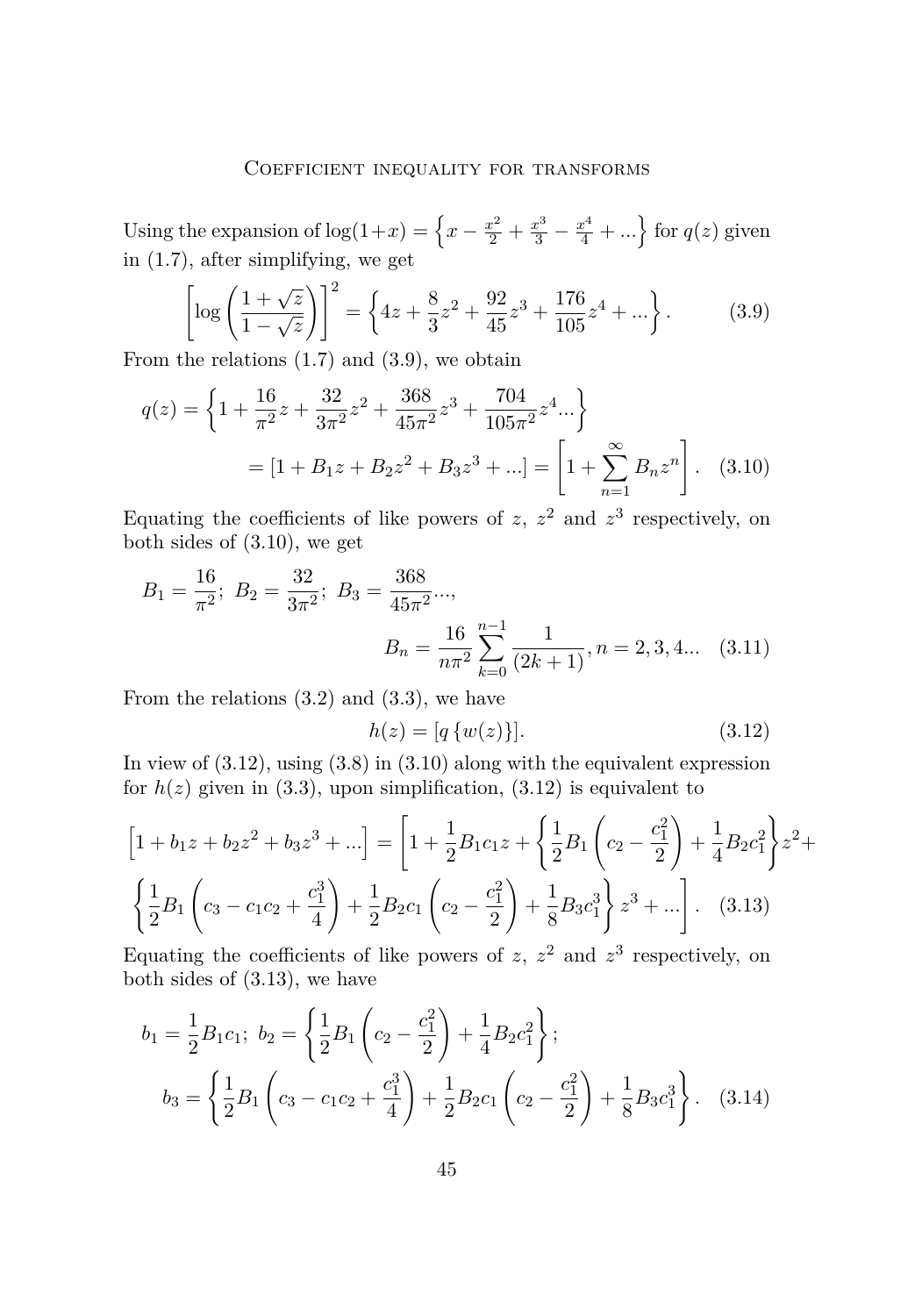Simplifying the relations (3.11) and (3.14), we get

$$
b_1 = \frac{8c_1}{\pi^2}; \ b_2 = \frac{8}{\pi^2} \left( c_2 - \frac{c_1^2}{6} \right); \ b_3 = \frac{8}{\pi^2} \left( c_3 - \frac{c_1 c_2}{3} + \frac{2}{45} c_1^3 \right). \tag{3.15}
$$

From the relations (3.6) and (3.15), upon simplification, we obtain

$$
a_2 = \frac{8c_1}{\pi^2}; \ a_3 = \frac{8}{2\pi^2} \left[ c_2 - \left\{ \frac{1}{6} - \frac{8}{\pi^2} \right\} c_1^2 \right];
$$
  

$$
a_4 = \frac{8}{3\pi^2} \left[ c_3 - \left\{ \frac{1}{3} - \frac{12}{\pi^2} \right\} c_1 c_2 + \left\{ \frac{2}{45} - \frac{2}{\pi^2} + \frac{32}{\pi^4} \right\} c_1^3 \right]. \quad (3.16)
$$

For a function  $f$  given by  $(1.1)$ , a computation shows that

$$
\[f(z^k)\]^\frac{1}{k} = \left[z^k + \sum_{n=2}^\infty a_n z^{nk}\right]^\frac{1}{k}
$$

$$
= \left[z + \frac{1}{k} a_2 z^{k+1} + \left\{\frac{1}{k} a_3 + \frac{(1-k)}{2k^2} a_2^2\right\} z^{2k+1} + \left\{\frac{1}{k} a_4 + \frac{(1-k)}{k^2} a_2 a_3 + \frac{(1-k)(1-2k)}{6k^3} a_2^3\right\} z^{3k+1} + \cdots\right]. \tag{3.17}
$$

From the equations (1.3) and (3.16) together with (3.17), after simplifying, we get

$$
t_{k+1} = \frac{8c_1}{k\pi^2}
$$
;  $t_{2k+1} = \frac{8}{2k\pi^2} \left[ c_2 - \left\{ \frac{1}{6} - \frac{8}{k\pi^2} \right\} c_1^2 \right]$ ;

$$
t_{3k+1} = \frac{8}{3k\pi^2} \left[ c_3 - \left\{ \frac{1}{3} - \frac{12}{k\pi^2} \right\} c_1 c_2 + \left\{ \frac{2}{45} - \frac{2}{k\pi^2} + \frac{32}{k^2\pi^4} \right\} c_1^3 \right].
$$
 (3.18)

Substituting the values of  $t_{k+1}, t_{2k+1}$  and  $t_{3k+1}$  from (3.18) in the second Hankel determinant  $| t_{k+1}t_{3k+1} - t_{2k+1}^2 |$  to the  $k^{th}$  transformation for the function  $f \in S_p$ , upon simplification, we obtain

$$
|t_{k+1}t_{3k+1} - t_{2k+1}^2| = \frac{16}{9k^2\pi^4} \left| 12c_1c_3 - c_1^2c_2 - 9c_2^2 + \left\{ \frac{17}{60} - \frac{192}{k^2\pi^4} \right\} c_1^4 \right|, \tag{3.19}
$$

which is equivalent to

$$
|t_{k+1}t_{3k+1} - t_{2k+1}^2| = \frac{16}{9k^2\pi^4}|d_1c_1c_3 + d_2c_1^2c_2 + d_3c_2^2 + d_4c_1^4|,
$$
 (3.20)

where 
$$
d_1 = 12
$$
;  $d_2 = -1$ ;  $d_3 = -9$ ;  $d_4 = \left\{ \frac{17}{60} - \frac{192}{k^2 \pi^4} \right\}$ . (3.21)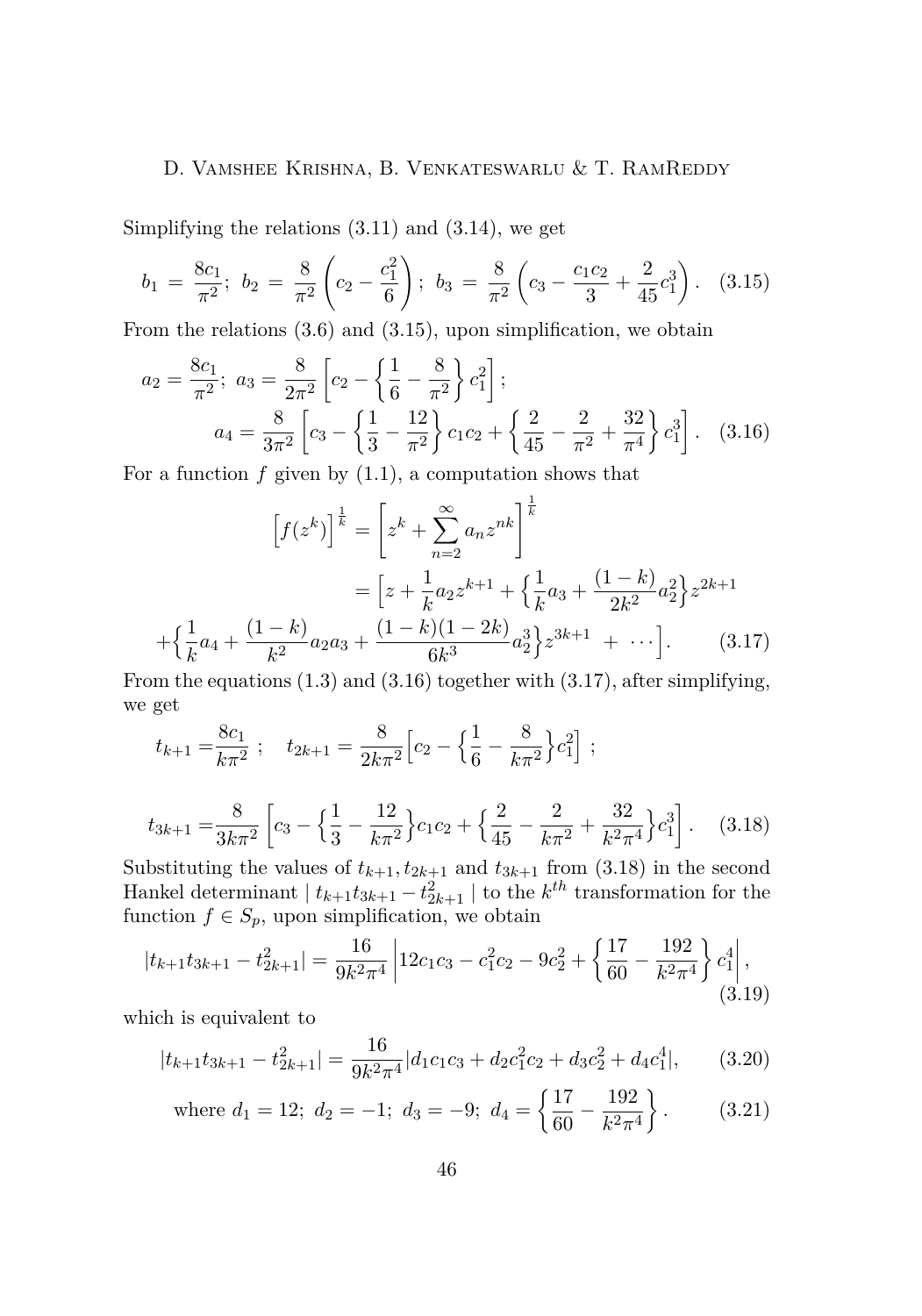Substituting the values of  $c_2$  and  $c_3$  from  $(2.2)$  and  $(2.4)$  respectively from Lemma 2.2 on the right-hand side of (3.20), we have

$$
|d_1c_1c_3 + d_2c_1^2c_2 + d_3c_2^2 + d_4c_1^4|
$$
  
= 
$$
|d_1c_1 \times \frac{1}{4} \{c_1^3 + 2c_1(4 - c_1^2)x - c_1(4 - c_1^2)x^2 + 2(4 - c_1^2)(1 - |x|^2)z\} +
$$
  

$$
d_2c_1^2 \times \frac{1}{2} \{c_1^2 + x(4 - c_1^2)\} + d_3 \times \frac{1}{4} \{c_1^2 + x(4 - c_1^2)\}^2 + d_4c_1^4|.
$$
 (3.22)

Using the triangle inequality and the fact that  $|z| < 1$ , we get

$$
4|d_1c_1c_3 + d_2c_1^2c_2 + d_3c_2^2 + d_4c_1^4| \le |(d_1 + 2d_2 + d_3 + 4d_4)c_1^4 + 2d_1c_1(4 - c_1^2) + 2(d_1 + d_2 + d_3)c_1^2(4 - c_1^2)|x| -
$$

$$
\left\{(d_1 + d_3)c_1^2 + 2d_1c_1 - 4d_3\right\}(4 - c_1^2)|x|^2|\,. \tag{3.23}
$$

From the relation (3.21), we can now write

$$
\{(d_1 + 2d_2 + d_3 + 4d_4) = \frac{32}{15k^2\pi^4} \left(k^2\pi^4 - 360\right); d_1 = 12; (d_1 + d_2 + d_3) = 2\}.
$$
 (3.24)

$$
\{(d_1+d_3)c_1^2+2d_1c_1-4d_3\}=3(c_1+2)(c_1+6). \hspace{1cm} (3.25)
$$

Since  $c_1 \in [0, 2]$ , using the result  $(c_1 + a)(c_1 + b) \ge (c_1 - a)(c_1 - b)$ , where  $a, b \geq 0$  in the relation (3.25), we get

$$
-\left\{(d_1+d_3)c_1^2+2d_1c_1-4d_3\right\} \le -3(c_1-2)(c_1-6). \tag{3.26}
$$

Substituting the calculated values from (3.24) and (3.26) on the right-hand side of (3.23), we have

$$
4|d_1c_1c_3 + d_2c_1^2c_2 + d_3c_2^2 + d_4c_1^4| \le \left|\frac{32}{15k^2\pi^4} \left(k^2\pi^4 - 360\right)c_1^4 + 24c_1(4 - c_1^2) + 4c_1^2(4 - c_1^2)|x| - 3(c_1 - 2)(c_1 - 6)(4 - c_1^2)|x|^2\right|.
$$
 (3.27)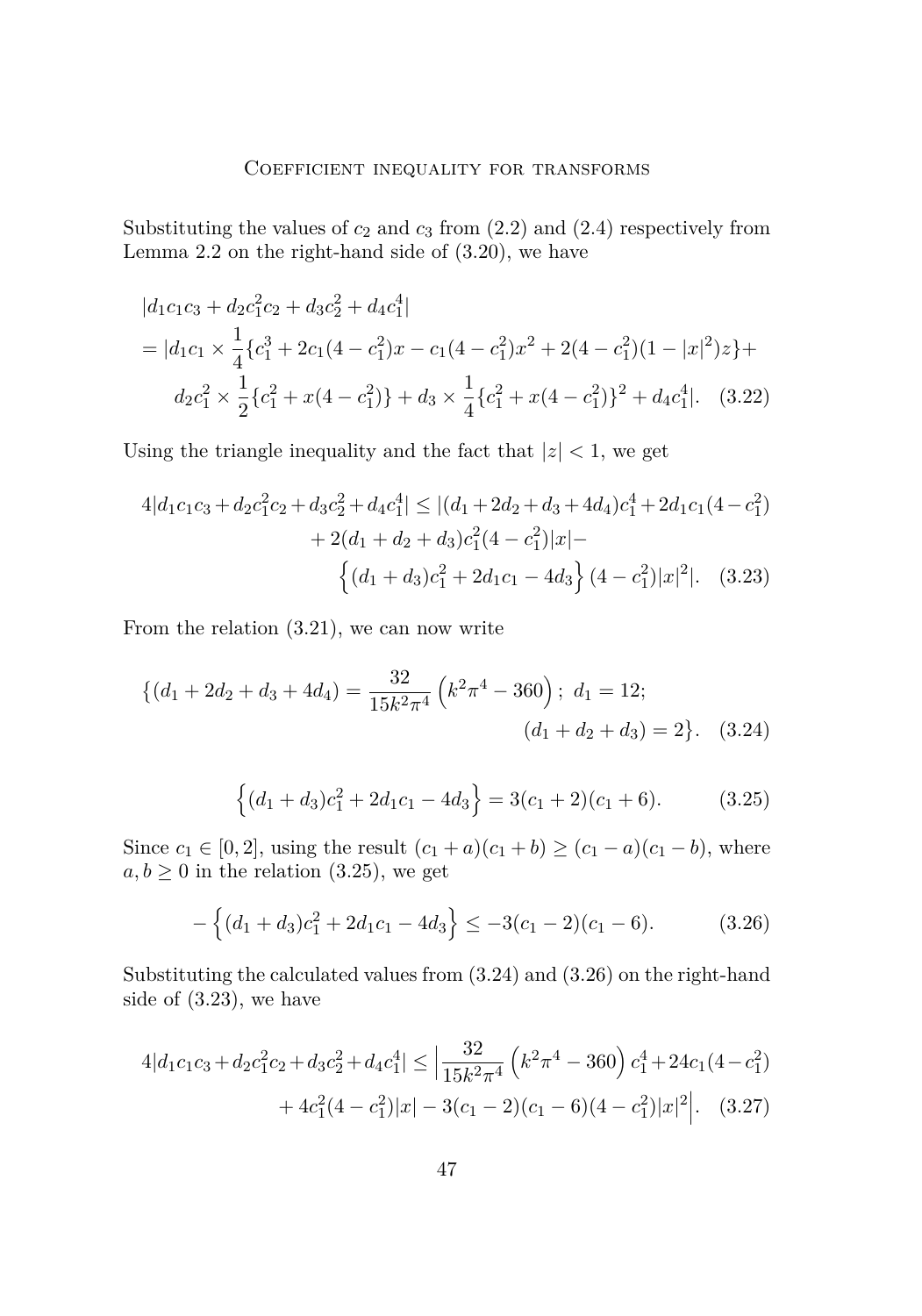Choosing  $c_1 = c \in [0, 2]$ , applying triangle inequality and replacing |*x*| by  $\mu$  on the right-hand side of  $(3.27)$ , we get

$$
4|d_1c_1c_3 + d_2c_1^2c_2 + d_3c_2^2 + d_4c_1^4| \le \left[\frac{32}{15k^2\pi^4} \left\{360 - k^2\pi^4\right\} c^4 + 24c(4 - c^2) + 4c^2(4 - c^2)\mu + 3(c - 2)(c - 6)(4 - c^2)\mu^2\right]
$$
  
=  $F(c, \mu)$ , for  $0 \le \mu = |x| \le 1$ , (3.28)

where 
$$
F(c, \mu) = \frac{32}{15k^2 \pi^4} \left\{ 360 - k^2 \pi^4 \right\} c^4 + 24c(4 - c^2) + 4c^2(4 - c^2)\mu
$$
  
  $+ 3(c - 2)(c - 6)(4 - c^2)\mu^2$ . (3.29)

We next maximize the function  $F(c, \mu)$  on the closed region  $[0, 1] \times [0, 2]$ . Differentiating  $F(c, \mu)$  in (3.29) partially with respect to  $\mu$ , we obtain

$$
\frac{\partial F}{\partial \mu} = [4c^2 + 6(c - 2)(c - 6)\mu] \times (4 - c^2). \tag{3.30}
$$

For  $0 \leq \mu < 1$  and for fixed *c* with  $0 < c < 2$ , from (3.30), we observe that  $\frac{\partial F}{\partial \mu} > 0$ . Consequently,  $F(c, \mu)$  becomes an increasing function of  $\mu$ and hence it cannot have a maximum value at any point in the interior of the closed region  $[0,1] \times [0,2]$ . Moreover, for fixed  $c \in [0,2]$ , we have

$$
\max_{0 \le \mu \le 1} F(c, \mu) = F(c, 1) = G(c). \tag{3.31}
$$

Therefore, replacing  $\mu$  by 1 in (3.29), upon simplification, we obtain

$$
G(c) = \frac{1}{15k^2\pi^4} \left\{ 11520 - 137k^2\pi^4 \right\} c^4 - 8c^2 + 144,\tag{3.32}
$$

$$
G'(c) = \frac{4}{15k^2\pi^4} \left\{ 11520 - 137k^2\pi^4 \right\} c^3 - 16c.
$$
 (3.33)

From (3.33), we observe that  $G'(c) \leq 0$ , for every  $c \in [0,2]$  and for all values of *k*. Therefore,  $G(c)$  is a monotonically decreasing function of *c* in the interval  $[0, 2]$  and hence its maximum value occurs at  $c = 0$  only. From (3.32), we get

$$
\max_{0 \le c \le 2} G(c) = G(0) = 144. \tag{3.34}
$$

Simplifying the relations (3.28) and (3.34), we obtain

$$
|d_1c_1c_3 + d_2c_1^2c_2 + d_3c_2^2 + d_4c_1^4| \le 36. \tag{3.35}
$$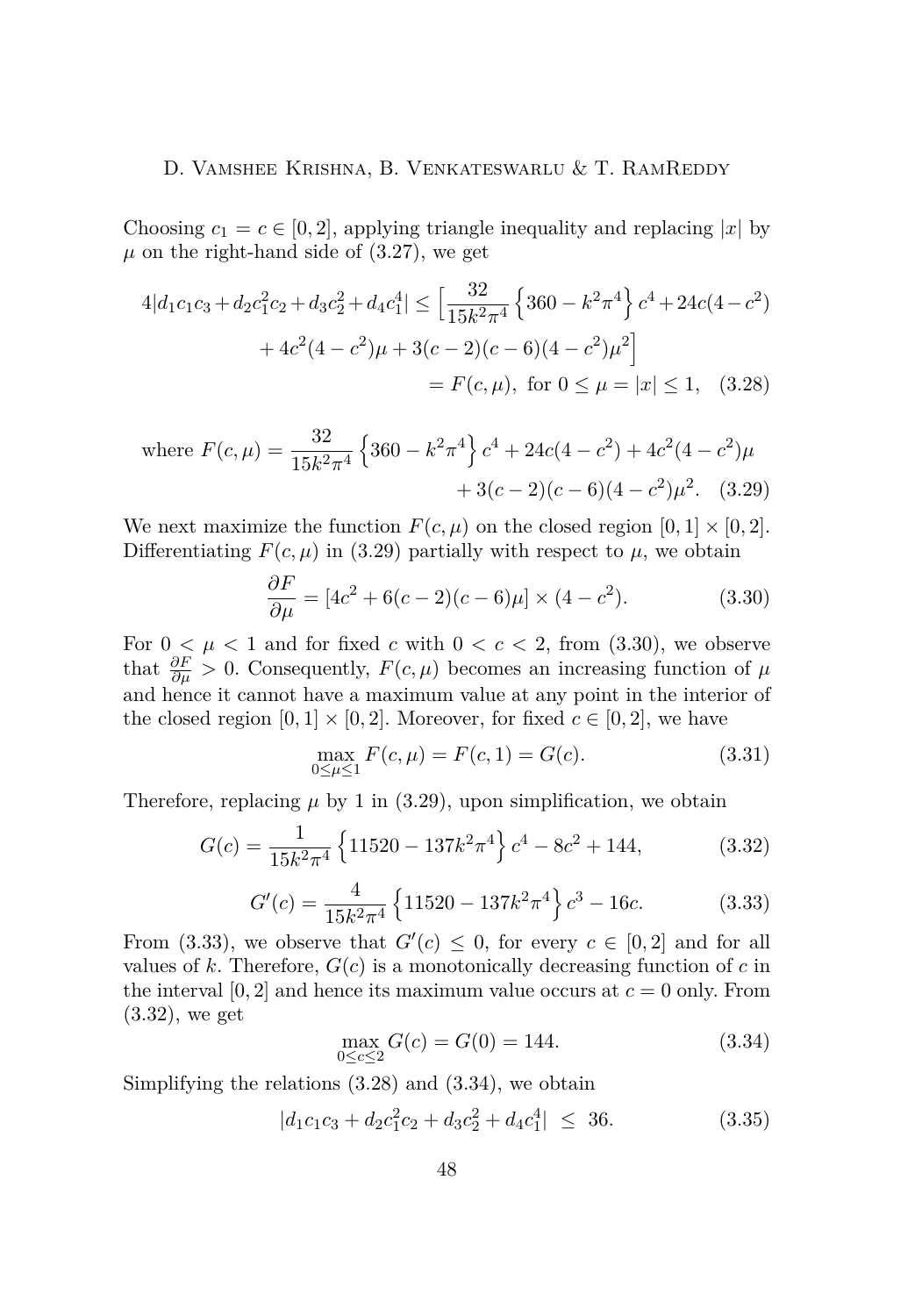From the relations (3.20) and (3.35), after simplifying, we get

$$
|t_{k+1}t_{3k+1} - t_{2k+1}^2| \le \left[\frac{8}{k\pi^2}\right]^2.
$$
 (3.36)

By setting  $c_1 = c = 0$  and selecting  $x = -1$  in (2.2) and (2.4), we find that  $c_2 = -2$  and  $c_3 = 0$ . Using these values in  $(3.35)$ , we observe that equality is attained, which shows that our result it sharp. For these values, we derive that

$$
p(z) = \frac{1 - z^2}{1 + z^2} = 1 - 2z^2 + 2z^4 - \dots \text{ and } w(z) = -z^2. \tag{3.37}
$$

Therefore, in this case the extremal function is  $\frac{zf'(z)}{f(z)}$  $\left[\frac{f'(z)}{f(z)}\right]=\frac{1-z^2}{1+z^2}$  $\frac{1-z^2}{1+z^2}$ . This completes the proof of our Theorem 3.1.

**Theorem 3.2.** If  $f$  given by (1.1) belongs to  $UCV$  and  $F$  is the  $k^{th}$  root *transformation of f given by (1.3) then*

$$
|t_{k+1}t_{3k+1} - t_{2k+1}^2| \le \left[\frac{8}{3k\pi^2}\right]^2
$$

*and the inequality is sharp.*

*Proof.* Let  $f(z) = z + \sum_{n=2}^{\infty} a_n z^n \in UCV$ , from the Definition 1.2, we have

$$
\[1 + \frac{zf''(z)}{f'(z)}\] \prec q(z), \quad \forall z \in E.
$$

By the subordination principle, there exist a Schwarz's function  $w(z)$  such that

$$
\[1 + \frac{zf''(z)}{f'(z)}\] \prec [q\{w(z)\}], \forall z \in E. \tag{3.38}
$$

Define a function  $h(z)$  such that

$$
h(z) = \left[1 + \frac{zf''(z)}{f'(z)}\right] = \left\{1 + b_1 z + b_2 z^2 + b_3 z^3 + \ldots\right\} = \left[1 + \sum_{n=1}^{\infty} b_n z^n\right]
$$

$$
\Leftrightarrow [f'(z) + z f''(z)] = [f'(z)h(z)]. \quad (3.39)
$$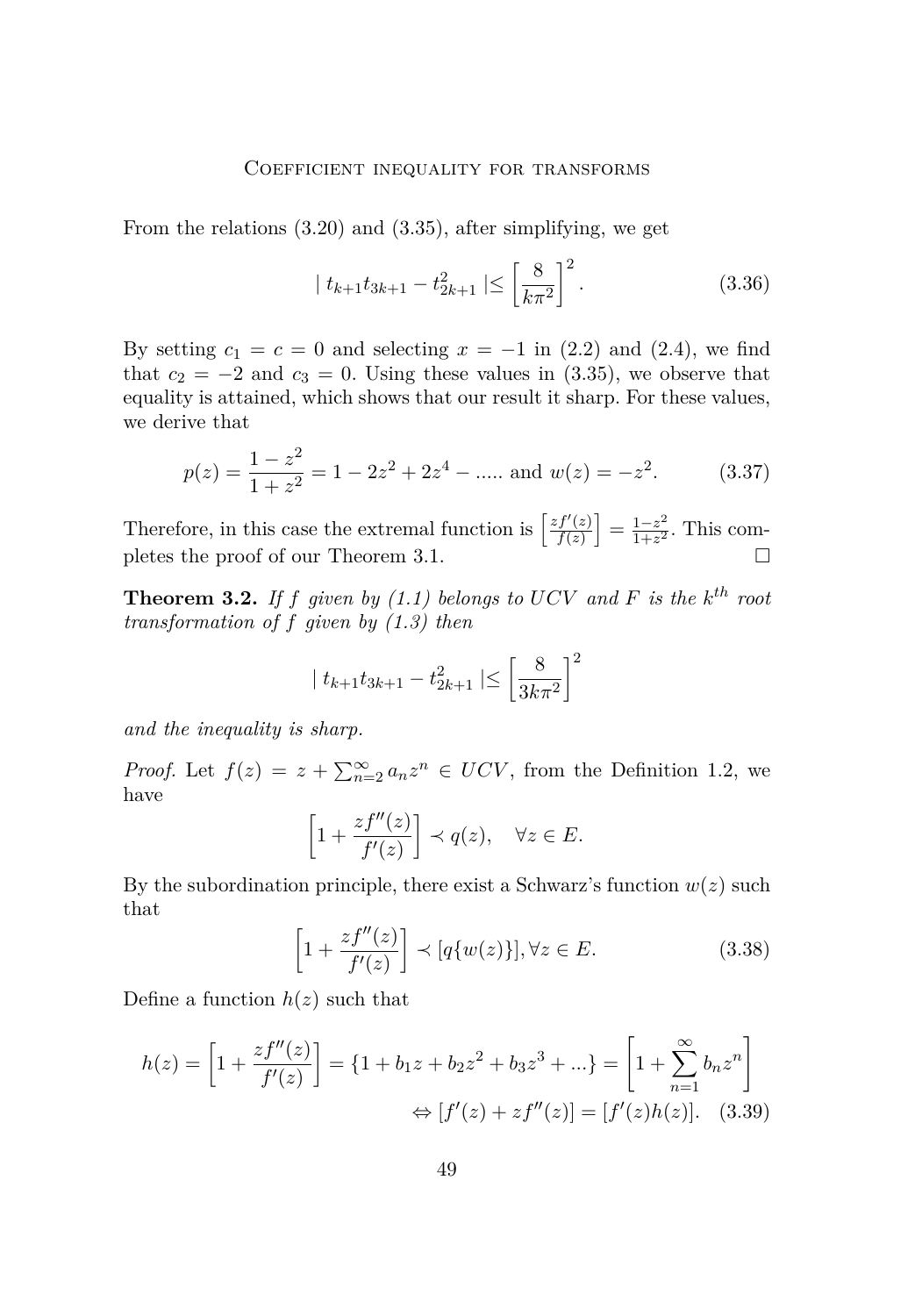Replacing  $f'(z)$ ,  $f''(z)$  and  $h(z)$  by their equivalent expressions in series in the expression (3.39), we have

$$
\left[\left\{1+\sum_{n=2}^{\infty}na_nz^{n-1}\right\}+z\left\{\sum_{n=2}^{\infty}n(n-1)a_nz^{n-2}\right\}\right]=\left[\left\{1+\sum_{n=2}^{\infty}na_nz^{n-1}\right\}\left\{1+\sum_{n=1}^{\infty}b_nz^n\right\}\right].
$$

Upon simplification, we obtain

$$
1 + 2a_2z + 6a_3z^2 + 12a_4z^3 + \dots = 1 + b_1z + (2b_1a_2 + b_2)z^2
$$
  
+  $(3b_1a_3 + 2b_2a_2 + b_3)z^3 + \dots$  (3.40)

Equating the coefficients of like powers of  $z$ ,  $z^2$  and  $z^3$  respectively on both sides of (3.40), after simplifying, we get

$$
a_2 = \frac{b_1}{2}; \ a_3 = \frac{1}{6}(b_2 + b_1^2); \ a_4 = \frac{1}{24}(2b_3 + 3b_1b_2 + b_1^3). \tag{3.41}
$$

Applying the same procedure as described in Theorem 3.1, we obtain

$$
a_2 = \frac{4}{\pi^2} c_1; \ a_3 = \frac{4}{3\pi^2} \left[ c_2 - \left\{ \frac{1}{6} - \frac{8}{\pi^2} \right\} c_1^2 \right];
$$
  

$$
a_4 = \frac{2}{3\pi^2} \left[ c_3 - \left\{ \frac{1}{3} - \frac{12}{\pi^2} \right\} c_1 c_2 + \left\{ \frac{2}{45} - \frac{2}{\pi^2} + \frac{32}{\pi^4} \right\} c_1^3 \right].
$$
 (3.42)

From the equations (1.3) and (3.17) together with (3.42), after simplifying, we get

$$
t_{k+1} = \frac{4c_1}{k\pi^2} \; ; \quad t_{2k+1} = \frac{4}{3k\pi^2} \Big[ c_2 - \left\{ \frac{1}{6} - \frac{2(k+3)}{k\pi^2} \right\} c_1^2 \Big] \; ;
$$
  

$$
t_{3k+1} = \frac{2}{3k\pi^2} \Big[ c_3 + \left\{ \frac{-1}{3} + \frac{4(k+2)}{k\pi^2} \right\} c_1 c_2 + \left\{ \frac{2}{45} - \frac{2(k+2)}{3k\pi^2} + \frac{16(k+1)}{k^2\pi^4} \right\} c_1^3 \Big]
$$
  
(3.43)

*.*

Substituting the values of  $t_{k+1}, t_{2k+1}$  and  $t_{3k+1}$  from (3.43) in the second Hankel determinant  $|t_{k+1}t_{3k+1} - t_{2k+1}^2|$  to the  $k^{th}$  transformation for the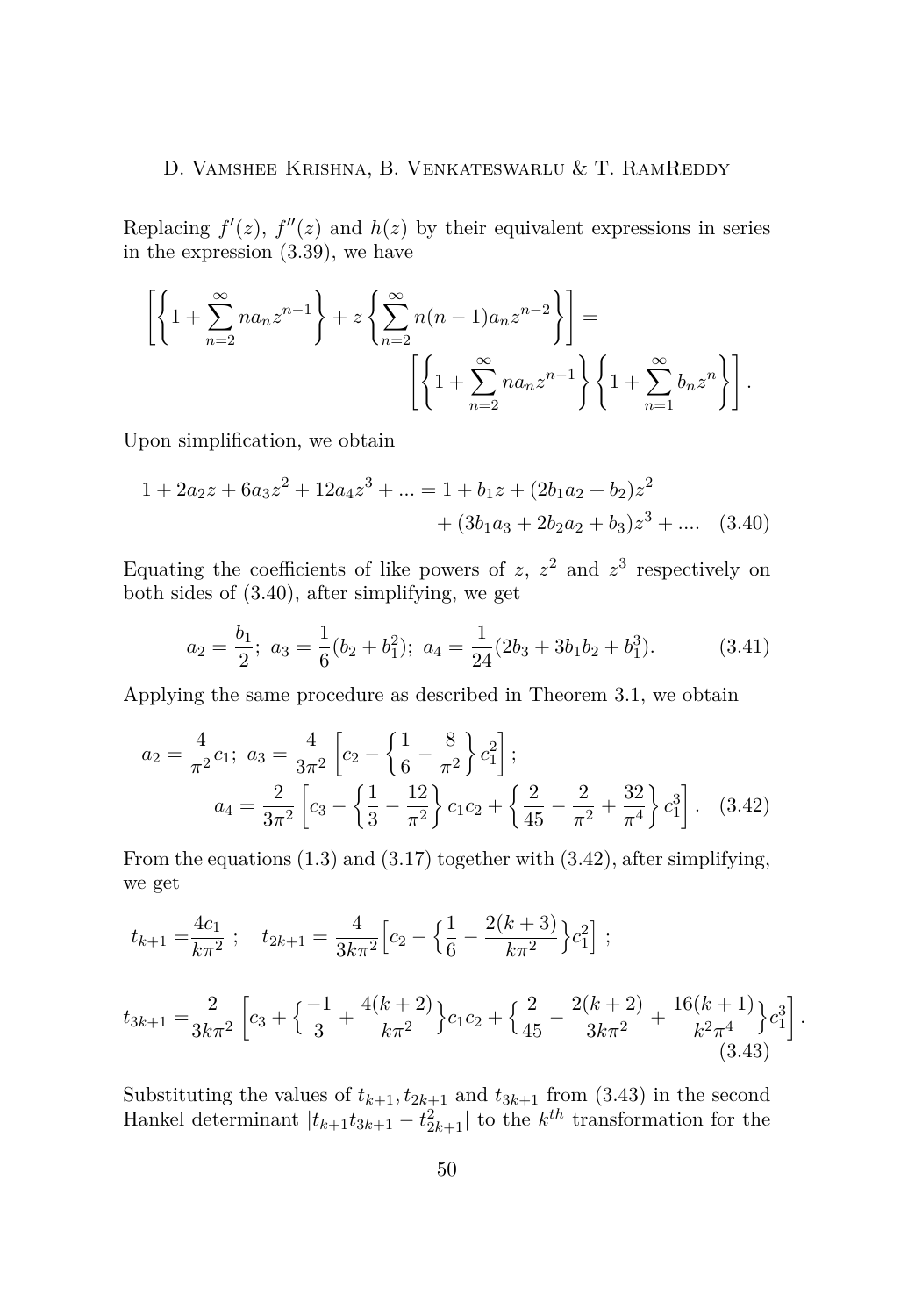function  $f \in UCV$ , upon simplification, we obtain

$$
|t_{k+1}t_{3k+1} - t_{2k+1}^2| = \frac{4}{405k^2\pi^8} \times |270\pi^4 c_1 c_3 + 30\pi^2 \{-\pi^2 + 12\} c_1^2 c_2
$$

$$
-180\pi^4 c_2^2 + \{7\pi^4 - 60\pi^2 - 720\left(1 + \frac{3}{k^2}\right)\} c_1^4 \Big|.\tag{3.44}
$$

The above expression is equivalent to

$$
|t_{k+1}t_{3k+1} - t_{2k+1}^2| = \frac{4}{405k^2\pi^8} |d_1c_1c_3 + d_2c_1^2c_2 + d_3c_2^2 + d_4c_1^4|, \quad (3.45)
$$

where 
$$
d_1 = 270\pi^4
$$
;  $d_2 = 30\pi^2 \left\{-\pi^2 + 12\right\}$ ;  
\n $d_3 = -180\pi^4$ ;  $d_4 = \left\{7\pi^4 - 60\pi^2 - 720\left(1 + \frac{3}{k^2}\right)\right\}$ . (3.46)

Applying the same procedure as described in Theorem 3.1, we get

$$
4|d_1c_1c_3 + d_2c_1^2c_2 + d_3c_2^2 + d_4c_1^4| \le |(d_1 + 2d_2 + d_3 + 4d_4)c_1^4 + 2d_1c_1(4 - c_1^2) + 2(d_1 + d_2 + d_3)c_1^2(4 - c_1^2)|x| - \left\{(d_1 + d_3)c_1^2 + 2d_1c_1 - 4d_3\right\}(4 - c_1^2)|x|^2|. \quad (3.47)
$$

Using the values of  $d_1, d_2, d_3$  and  $d_4$  from (3.46), upon simplification, we obtain

$$
(d_1 + 2d_2 + d_3 + 4d_4) = \left\{ 58\pi^4 + 480\pi^2 - 2880 \left( 1 + \frac{3}{k^2} \right) \right\};
$$
  

$$
d_1 = 270\pi^4; \ (d_1 + d_2 + d_3) = \left\{ 60\pi^4 + 360\pi^2 \right\}. \tag{3.48}
$$

$$
\{(d_1+d_3)c_1^2+2d_1c_1-4d_3\}=90\pi^4(c_1+2)(c_1+4). \hspace{1cm} (3.49)
$$

Since  $c_1 \in [0, 2]$ , using the result  $(c_1 + a)(c_1 + b) \ge (c_1 - a)(c_1 - b)$ , where  $a, b \geq 0$  in the relation (3.49), we get

$$
-\left\{(d_1+d_3)c_1^2+2d_1c_1-4d_3\right\} \le -90\pi^4(c_1-2)(c_1-4). \tag{3.50}
$$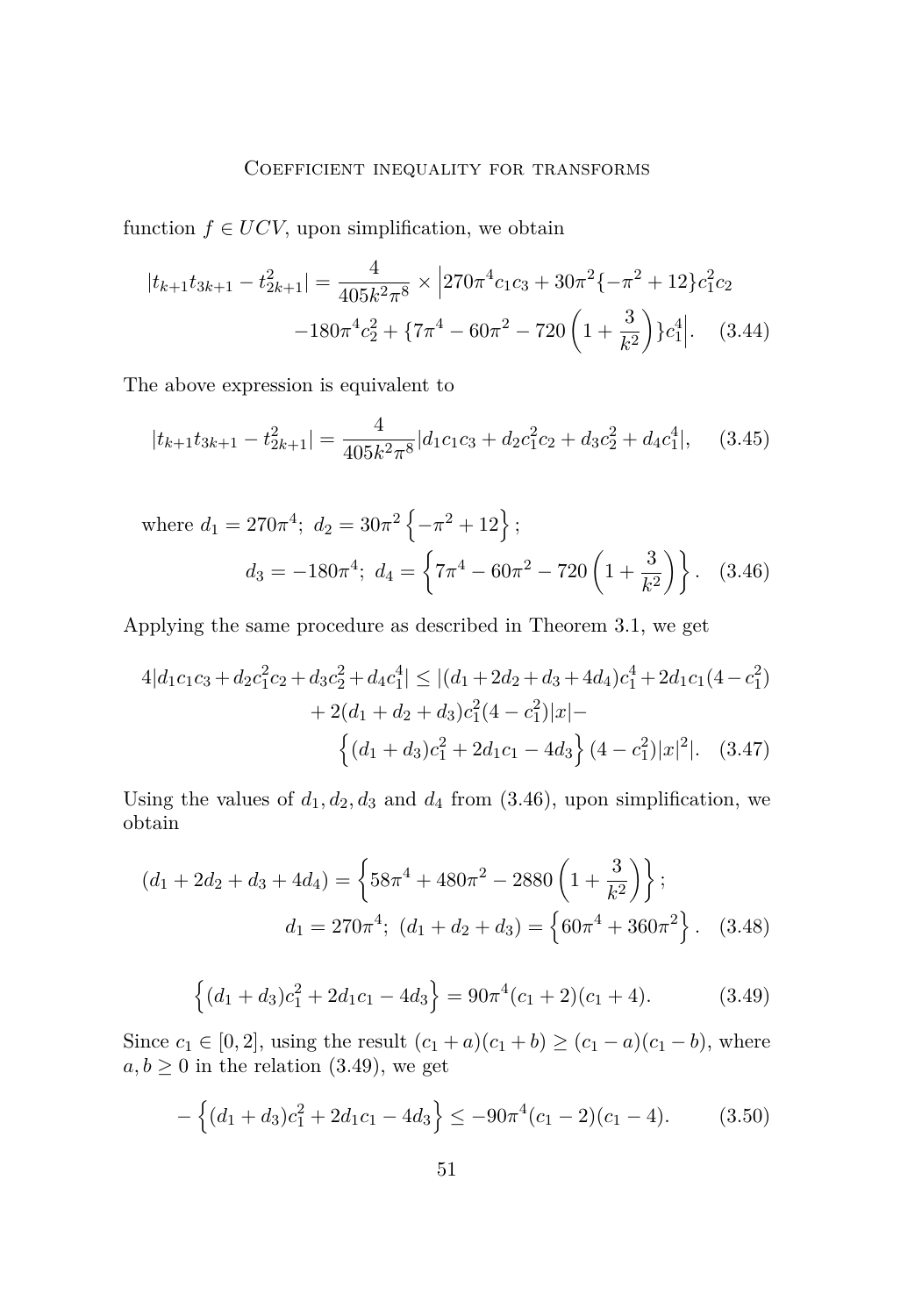Substituting the calculated values from (3.48) and (3.50) on the right-hand side of (3.47), we obtain

$$
4|d_1c_1c_3 + d_2c_1^2c_2 + d_3c_2^2 + d_4c_1^4| \le \left| \left\{ 58\pi^4 + 480\pi^2 - 2880 \left( 1 + \frac{3}{k^2} \right) \right\} c_1^4 + 540\pi^4 c_1 (4 - c_1^2) + 120\pi^2 \left( \pi^2 + 6 \right) c_1^2 (4 - c_1^2)|x| - 90\pi^4 (c_1 - 2)(c_1 - 4)(4 - c_1^2)|x|^2 \right|.
$$
 (3.51)

Choosing  $c_1 = c \in [0, 2]$ , applying the triangle inequality and replacing |*x*| by  $\mu$  on the right-hand side of the above inequality, we have

$$
4|d_1c_1c_3 + d_2c_1^2c_2 + d_3c_2^2 + d_4c_1^4| \le \left[ \left\{ 2880 \left( 1 + \frac{3}{k^2} \right) + 480\pi^2 - 58\pi^4 \right\} c^4 + 540\pi^4 c(4 - c^2) + 120\pi^2 \left( \pi^2 - 6 \right) c^2 (4 - c^2) \mu + 90\pi^4 (c - 2)(c - 4)(4 - c^2) \mu^2 \right] = F(c, \mu), \text{ for } 0 \le \mu = |x| \le 1, \quad (3.52)
$$

where 
$$
F(c, \mu) = \left[ \left\{ 2880 \left( 1 + \frac{3}{k^2} \right) + 480\pi^2 - 58\pi^4 \right\} c^4 + 540\pi^4 c (4 - c^2) + 120\pi^2 \left( \pi^2 - 6 \right) c^2 (4 - c^2) \mu + 90\pi^4 (c - 2)(c - 4)(4 - c^2) \mu^2 \right].
$$
 (3.53)

Applying the same procedure as described in Theorem 3.1, we observe that  $\frac{\partial F}{\partial \mu} > 0$ , so that  $F(c, \mu)$  is an increasing function of  $\mu$  and hence its maximum value does not occur at any point in the interior of the closed region  $[0,1] \times [0,2]$ . Further, for fixed  $c \in [0,2]$ , we have

$$
\max_{0 \le \mu \le 1} F(c, \mu) = F(c, 1) = G(c). \tag{3.54}
$$

Therefore, replacing  $\mu$  by 1 in (3.53), upon simplification, we obtain

$$
G(c) = \left\{ 2880 \left( 1 + \frac{3}{k^2} \right) - 268\pi^4 + 1200\pi^2 \right\} c^4 - 120\pi^2 \left\{ 24 - \pi^2 \right\} c^2 + 2880\pi^4,
$$
\n(3.55)\n
$$
G'(c) = 4 \left\{ 2880 \left( 1 + \frac{3}{k^2} \right) - 268\pi^4 + 1200\pi^2 \right\} c^3 - 240\pi^2 \left\{ 24 - \pi^2 \right\} c.
$$
\n(3.56)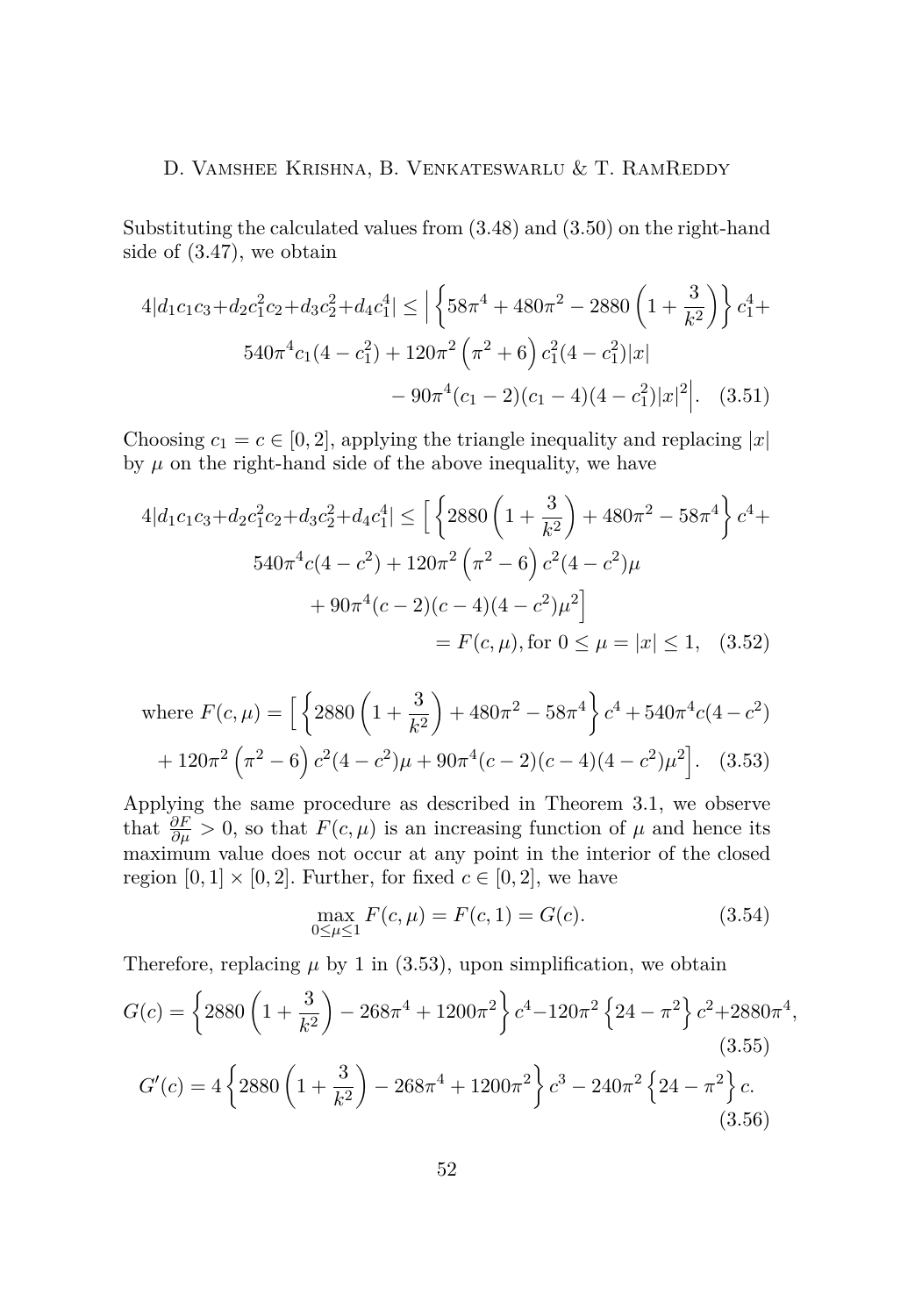<span id="page-15-0"></span>From (3.56), for fixed  $c \in [0, 2]$  and for every k, we observe that  $G'(c) \leq 0$ , which shows that  $G(c)$  is a monotonically decreasing function of  $c$  and hence it attains the maximum value at  $c = 0$  only. From  $(3.55)$ , we get

$$
\max_{0 \le c \le 2} G(c) = G(0) = 2880\pi^4. \tag{3.57}
$$

From  $(3.52)$  and  $(3.57)$ , upon simplification, we obtain

$$
|d_1c_1c_3 + d_2c_1^2c_2 + d_3c_2^2 + d_4c_1^4| \le 720\pi^4. \tag{3.58}
$$

Simplifying the relations (3.45) and (3.58), we get

$$
|t_{k+1}t_{3k+1} - t_{2k+1}^2| \le \left[\frac{8}{3k\pi^2}\right]^2.
$$
 (3.59)

If we set  $c_1 = c = 0$  and take  $x = 1$  in (2.2) and (2.4), we find that  $c_2 = 2$ and  $c_3 = 0$ . Using these values in  $(3.58)$ , we see that equality is attained, which shows that our result it sharp. For these values, we derive that

$$
p(z) = \frac{1+z^2}{1-z^2} = 1 + 2z^2 + 2z^4 + \dots \text{ and } w(z) = z^2.
$$
 (3.60)

Therefore, the extremal function in this case is  $\left[1 + \frac{zf''(z)}{f'(z)}\right] = \frac{1+z^2}{1-z^2}$  $\frac{1+z^2}{1-z^2}$ . This completes the proof of our Theorem 3.2.  $\Box$ 

*Remark 3.3.* For the choice of  $k = 1$ , the result coincides with that of VamsheeKrishna and RamReddy [\[22\]](#page-17-0).

**Acknowledgement**: The authors would like to express their sincere thanks to the esteemed  $Reference(s)$  for their careful readings, valuable suggestions and comments, which helped to improve the presentation of the paper.

## **References**

- [1] A. ABUBAKER et M. DARUS "Hankel determinant for a class of analytic functions involving a generalized linear differential operators", *Int. J. Pure Appl. Math.* **69(4)** (2011), p. 429 – 435, MR 2847841 | Zbl 1220.30011.
- [2] J. W. ALEXNADER "Functions which map the interior of the unit circle upon simple regions", *Annal. of. Math.* **(2)17** (1915), p. 12 –22, MR 1503516 | JFM 45.0672.02.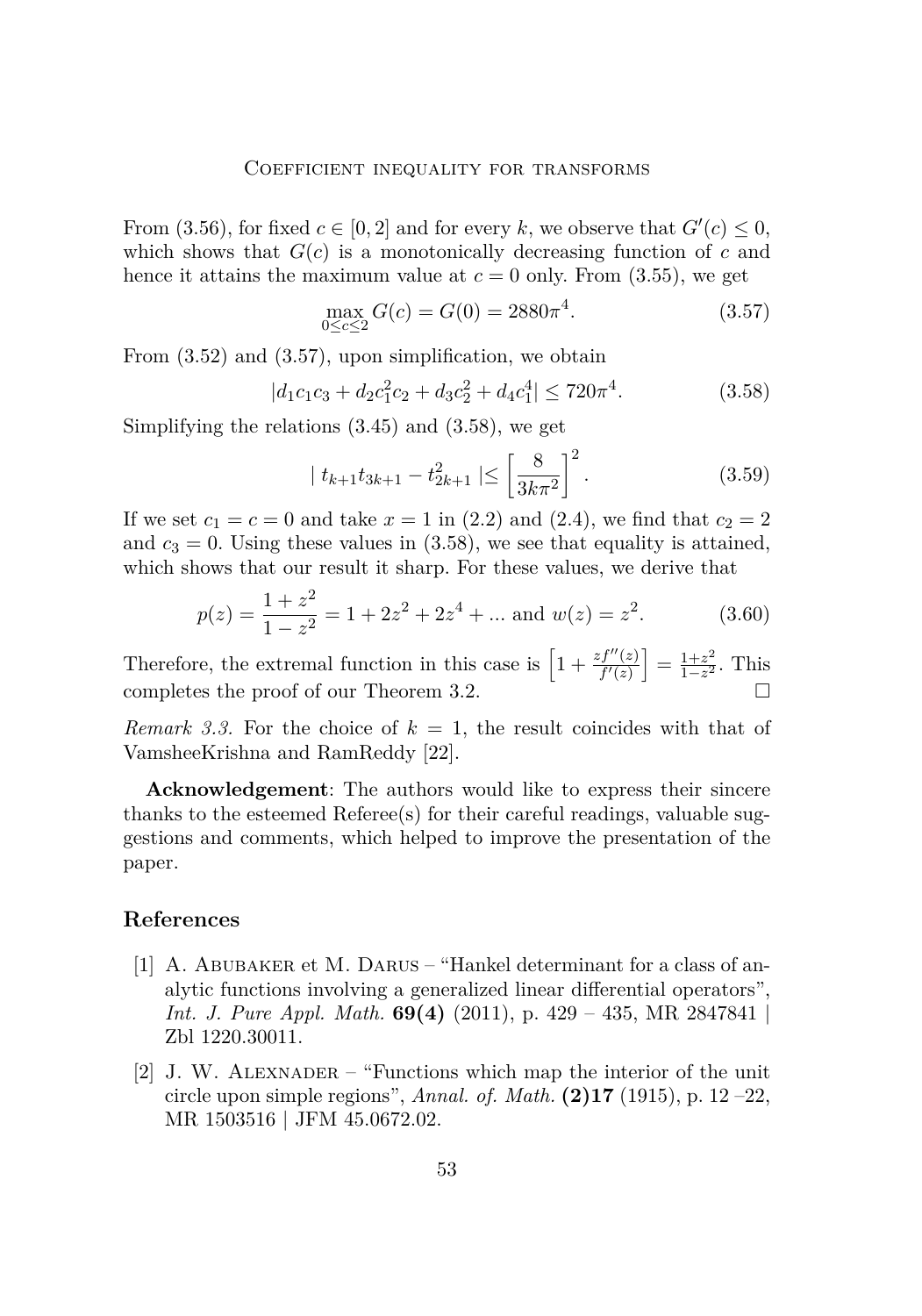- <span id="page-16-0"></span>[3] R. M. Ali – "Coefficients of the inverse of strongly starlike functions", *Bull. Malays. Math. Sci. Soc.(second series)* **26(1)** (2003), p. 63 – 71, MR 2055766 (2005b:30011) | Zbl 1185.30010.
- [4] , "Starlikeness associated with parabolic regions", *Int. J. Math. Math. Sci.* **4** (2005), p. 561–570, MR 2172395 (2006d:30011) | Zbl 1077.30011.
- [5] R. M. Ali, S. K. Lee, V. Ravichandran et S. Supramaniam "The Fekete-szeg*o*¨ coefficient functional for transforms of analytic functions", *Bull. Iran. Math. Soc.* **35(2)** (2009), p. 119–142, MR 2642930.
- [6] R. M. Ali et V. Singh "Coefficients of parabolic starlike functions of order *ρ*", World Sci. Publ. River Edge, New Jersey, 1995, 1995 MR 1415158 [97 h:30008]., p. 23 – 36.
- [7] P. L. Duren *Univalent functions*, 259, Grundlehren der Mathematischen Wissenschaften, New York, Springer-verlag XIV, 328, 1983, MR 0708494 | Zbl 0514.30001.
- [8] R. EHRENBORG "The hankel determinant of exponential polynomials", *Amer. Math. Monthly* **107(6)** (2000), p. 557–560, MR 1767065 (2001c:15009) | Zbl 0985.15006.
- [9] A. W. GOODMAN "On uniformly convex functions", *Ann. Polon. Math.* **56 (1)** (1991), p. 87 – 92, MR 1145573 (93a:30009) | Zbl 0744.30010.
- [10] U. Grenander et G. Szeg*o*¨ *Toeplitz forms and their applications*, Second edition. Chelsea Publishing Co., New York, 1984, MR 0890515 | Zbl 0611.47018.
- [11] A. Janteng, S. A. Halim et M. Darus "Coefficient inequality for a function whose derivative has a positive real part", *J. Inequl. Pure Appl. Math.* **7(2)** (2006), p. 1–5, MR 2221331 | Zbl 1134.30310.
- [12]  $\qquad \qquad$ , "Hankel determinant for starlike and convex functions", *Int. J. Math. Anal., (Ruse)* **4 (no. 13-16)** (2007), p. 619–625, MR 2370200 | Zbl 1137.30308.
- [13] J. W. LAYMAN "The hankel transform and some of its properties", *J. Integer Seq.* **4 (1)** (2001), p. 1–11, MR 1848942 | Zbl 0978.15022.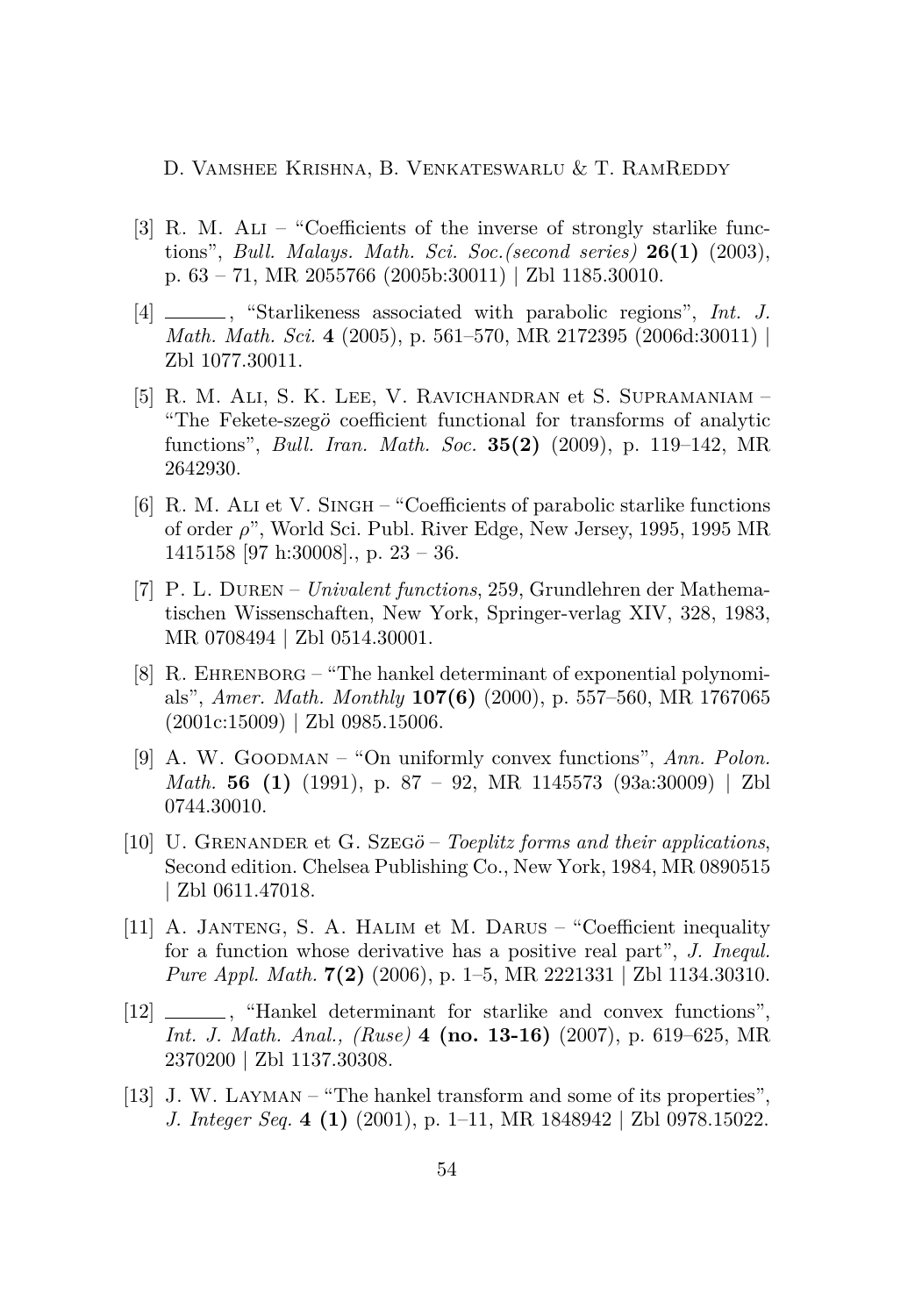- <span id="page-17-0"></span>[14] R. J. LIBERA et E. J. ZLOTKIEWICZ – "Coefficient bounds for the inverse of a function with derivative in P", *Proc. Amer. Math. Soc.* **87** (1983), p. 251–257, MR 0681830 | Zbl 0488.30010.
- [15] W. C. MA et D. MINDA "Uniformly convex functions", Ann. *Polon. Math.* **57(2)** (1992), p. 165 – 175, MR 1182182.
- [16] J. W. Noonan et D. K. Thomas "On the second hankel determinant of areally mean *p* - valent functions", *Trans. Amer. Math. Soc.* **223(2)** (1992), p. 337 – 346, MR 0422607 | Zbl 0346.30012.
- [17] K. I. Noor "Hankel determinant problem for the class of functions with bounded boundary rotation", *Rev. Roum. Math. Pures Et Appl.* **28(8)** (1983), p. 731 – 739, MR 0725316 | Zbl 0524.30008.
- [18] C. Pommerenke "On the coefficients and Hankel determinants of univalent functions", *J. London Math. Soc.* **41** (1966), p. 111–122, MR 0185105 | Zbl 0138.29801.
- [19] C. Pommerenke *Univalent functions*, Vandenhoeck and Ruprecht, Gottingen, 1975, MR 0507768 | Zbl 0298.30014.
- [20] F. Ronning "A survey on uniformly convex and uniformly starlike functions", *Ann. Univ. Mariae Curie - Sklodowska Sect. A.* **47** (1993), p. 123 – 134, MR 1344982 | Zbl 0879.30004.
- [21] B. Simon *Orthogonal polynomials on the unit circle, part 1. classical theory*, AMS Colloquium Publ. 54, Part 1, American Mathematical Society, Providence, RI, 2005, MR 2105088| Zbl 1082.42020.
- [22] D. VAMSHEEKRISHNA et T. RAMREDDY "Coefficient inequality for uniformly convex functions of order *α*", *J. Adv. Res. Pure Math.* **5(1)** (2013), p. 25–41, MR 3020966.

D. Vamshee Krishna Department of Mathematics GIT, GITAM University Visakhapatnam- 530 045, A.P., India. [vamsheekrishna1972@gmail.com](mailto:vamsheekrishna1972@gmail.com)

B. Venkateswarlu Department of Mathematics GIT, GITAM University Visakhapatnam- 530 045, A.P., India. [bvlmaths@gmail.com](mailto:bvlmaths@gmail.com)